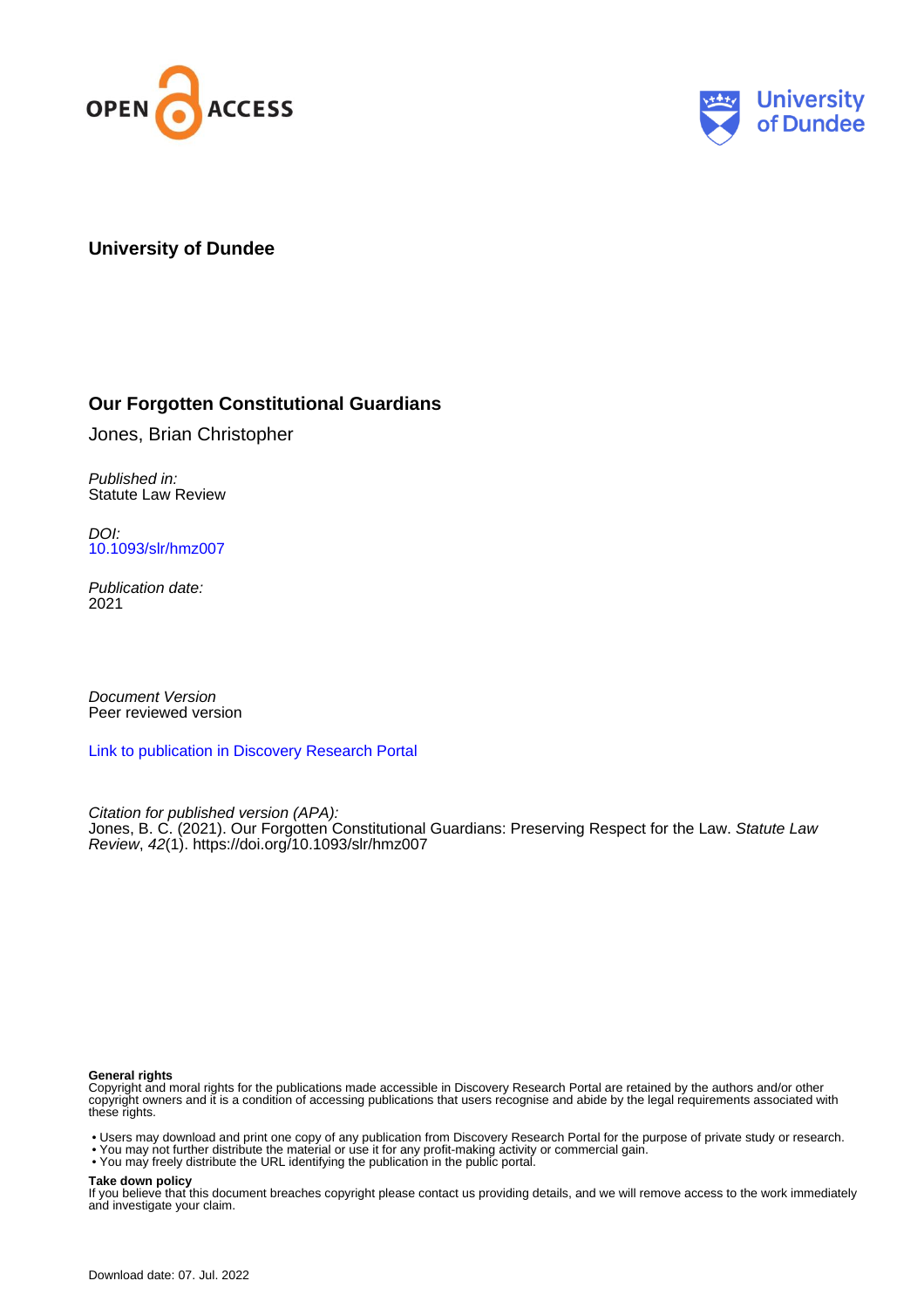## **1. INTRODUCTION**

When the Great Repeal Bill was announced,<sup>1</sup> a collective sigh of antipathy amongst many constitutional watchers emerged. But for some the concern did not revolve around repeal of the European Communities Act (ECA) 1972 not being "great"; after forty plus years of stormy relations with its European partners, that much was assured. The danger was that the sloganeering and propaganda seen throughout the heated referendum would now be incorporated into statutory form, through the bill's short title. Such a wantonly symbolic gesture may have poisoned the bill's parliamentary processes, including its debate in both chambers, and probably even influenced the reporting and understanding of the legislation outside of Parliament.<sup>2</sup> However eventually the government dropped the idea of such a grand label, and changed the title before officially submitting the bill to Parliament to: European Union (Withdrawal) Bill. And yet, the story of why the government changed their minds remains somewhat of a mystery.<sup>3</sup> The significance of this change may be minor for some, but I believe it carries more important implications for the UK constitutional system: statutory law is a legitimate indicator of state functionality, and if pathologies are present in legislation such as overtly polemical language—then this can be indicative of larger pathologies within the state. After all, statutes are one of the only state outputs that are sanctioned by both the executive and legislative branches.<sup>4</sup> And when it comes to producing highquality legislation that will enter the statute book, a host of front-end constitutional guardians that straddle executive and Parliamentary offices, largely forgotten in the traditional constitutional process, are responsible for this task. This paper is about them, and especially the key position they play in helping uphold our respect for the law.

Just as the masses continue to queue at cinemas worldwide for epic superhero battles of good versus evil, legal scholarship remains obsessed with classic battles of constitutional authority: the legislature versus the judiciary, or the judiciary versus the executive. The *Miller v Secretary of State* case <sup>5</sup> perfectly embodied this enduring desire

<sup>&</sup>lt;sup>1</sup> "Brexit: Theresa May to trigger Article 50 by end of March" *BBC News* (2 October 2016), http://www.bbc.co.uk/news/uk-politics-37532364 (Accessed 15 November 2018).

<sup>&</sup>lt;sup>2</sup> In fact, this label may still be influencing coverage. As of June 2018, Sky was still referring to it as the Great Repeal Bill (Faisal Islam, "Brexit moves from procedure to substance" *Sky News* (21 June 2018, https://news.sky.com/story/brexit-moves-from-procedure-to-substance-11411631 (Accessed 15 November 2018)).

<sup>3</sup> D.A. Green, "Whatever happened to the 'Great' Repeal Bill?" *Financial Times* (21 June 2017), https://www.ft.com/content/05253602-ce4a-3f64-8ace-6a6f0387603f (Accessed 15 November 2018). Green notes in his article that when he questioned why name would not be used for the short title, they responded that, they "can't use it because it is a parliamentary thing".

<sup>4</sup> At least, this applies to bills that originate in the government's legislative programme, and are therefore approved at the Cabinet level. Some statutes, of course, may also go on to be approved by the judiciary, which would then make three branches sanctioning these important documents.

<sup>5</sup> *R (on the application of Miller and another) v Secretary of State for Exiting the European Union*, [2017] UKSC 5.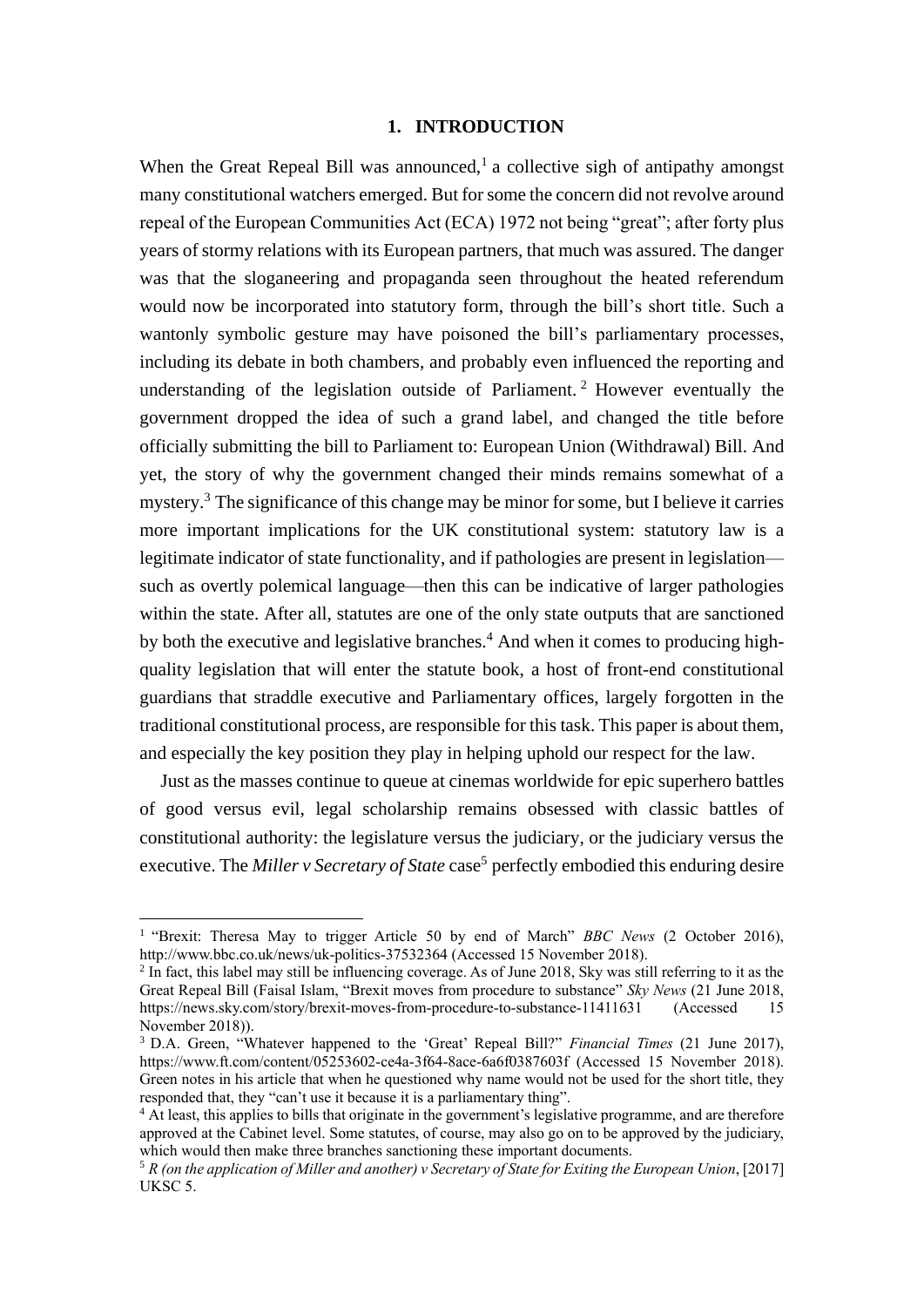for legal drama, as it received wall-to-wall coverage in newspapers, blogs, classrooms, and virtually everywhere else it could have done so. It epitomised the traditional legal spectacle: protagonists versus antagonists (contingent on your personal views), key players (Gina Miller, Lord Neuberger and Jeremy Wright) and even a host of predecision drama.<sup>6</sup> And yet, for all the voluminous attention it received,<sup>7</sup> one prominent academic has recently characterised it as a "damp squib",<sup>8</sup> and another argues that history may regard Brexit as a constitutional "blip".<sup>9</sup> And that is only a year and half after the judgment was delivered! In reality constitutional authority is more nuanced than this, and can be found in some places that constitutional scholars have provided cursory attention. Just as the film critic can bring a relatively unknown movie to our attention, so should legal scholars be searching beyond legal blockbusters. Although the literature has picked up on many topics of constitutional nuance, some things are still completely left out of the equation. This paper discusses a couple of these "forgotten" constitutional actors. In particular, it focuses on two groups within the British constitutional state that believe they are not only constitutional actors, but constitutional guardians: the Office of Parliamentary Counsel (OPC) and Parliamentary Clerks (in particular those in the Commons Public Bill Office).

The legal significance and understanding of the Office of Parliamentary Counsel within the British system has been marked as lacking. Edward Page noted in 2009 that we "know little about the process of drafting primary legislation", and that the OPC itself is "not very well understood".<sup>10</sup> What was true close to a decade ago is true now: a Westlaw journal search identifying "parliamentary counsel" as the subject/keyword produced only 17 results over the span of three decades, stretching back to 1988.<sup>11</sup> But this dearth of legal scholarship should not cloud one's judgment regarding the significance of the OPC. As Daintith and Page asserted in 1999, "in the absence of a higher law by which a sovereign Parliament is bound, the concept of legal policy as interpreted by Parliamentary Counsel is as close that our system has traditionally come

<sup>6</sup> No, this is not a reference to the *Daily Mail* "enemies of the people" headline after the High Court decision. Even after that judgment, a speech by Lady Hale caused controversy, as did the Twitter habits of Lord Neuberger's wife.

<sup>7</sup> See, e.g., all the UKCLA Blog entries on the subject here: https://ukconstitutionallaw.org/tag/miller-vsecretary-of-state-for-exiting-the-european-union/ (Accessed 15 November 2018).

<sup>&</sup>lt;sup>8</sup> M. Elliott, "Sovereignty, Primacy and the Common Law Constitution: What has EU Membership Taught Us?" Public Law for Everyone (https://publiclawforeveryone.com/2018/07/20/sovereigntyprimacy-and-the-common-law-constitution-what-has-eu-membership-taught-us/)(Accessed 15 November 2018).

<sup>9</sup> A. Young, Will Brexit change the UK constitution? Hansard Society Blog (7 August 2018) https://www.hansardsociety.org.uk/blog/will-brexit-change-the-uk-constitution (Accessed 15 November 2018).

<sup>10</sup> E.C. Page, "Their Word is Law: Parliamentary Counsel and Creative Policy Analysis" (2009) PL 790, 791.

<sup>&</sup>lt;sup>11</sup> Search performed on Westlaw UK (15 November 2018).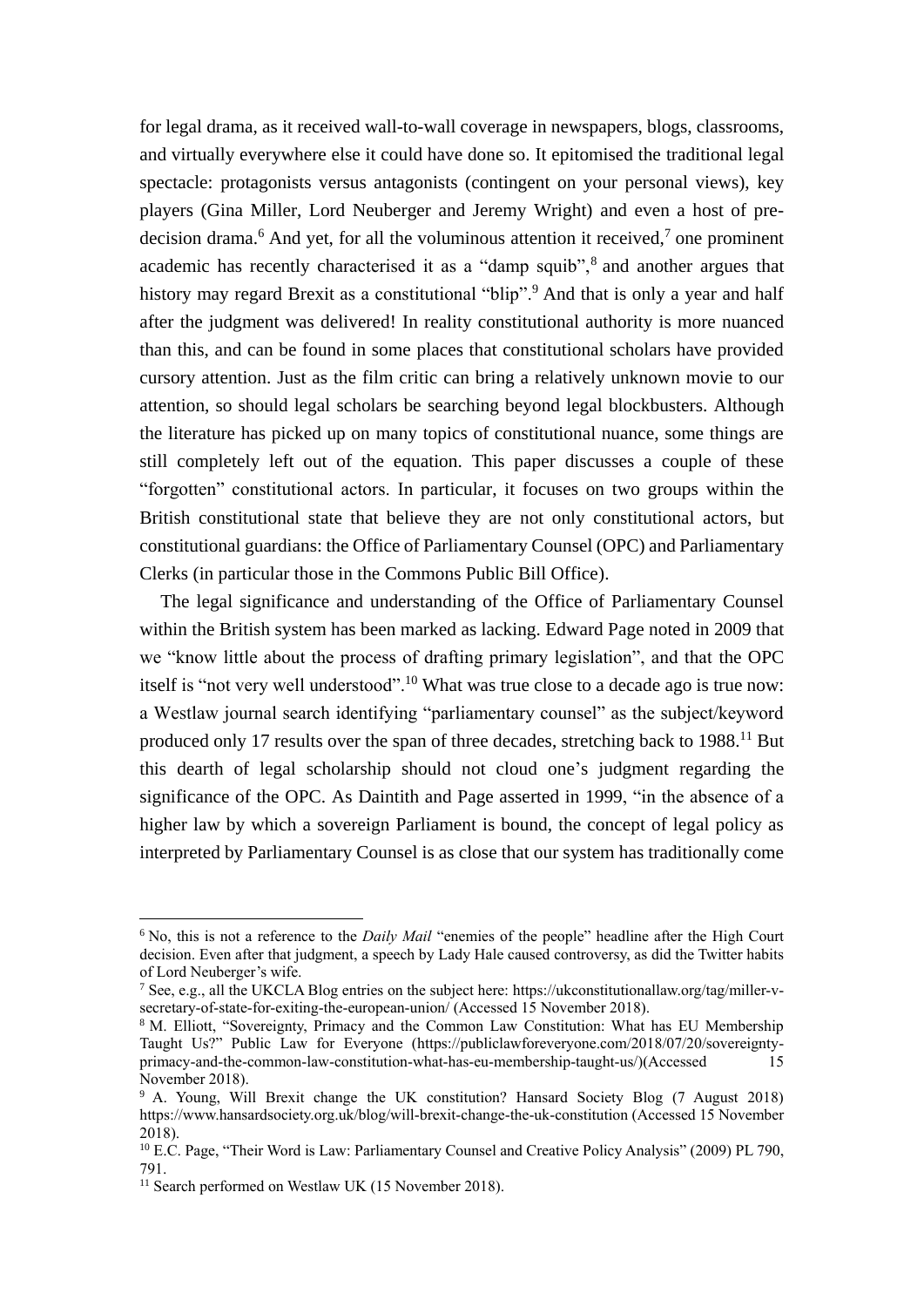to a check on the 'constitutionality' of legislation".<sup>12</sup> Of course, HRA statements of compatibility may now serve this function at the Parliamentary level,  $^{13}$  and declarations of HRA incompatibility can arise in the courts, $14$  but these statements and declarations are in relation to human rights compatibility, and not necessarily on the "constitutionality" of statutes. Nonetheless, as will be seen below, Parliamentary Counsel undoubtedly serve a pre-statement function, before bills are even presented to Parliament. Daintith and Page go on to note that the importance of Parliamentary Counsel as guardian of legal values "reflects their own conception of their role and in particular the belief that they owe a responsibility to the law and statute book as well as to the minister whose policy they are responsible for translating into statutory form".<sup>15</sup> But some have indicated that this role is changing, and that the OPC is not the robust check on government that it used to be. Further discussion of the OPC's role and whether or not their role may be changing is discussed below.

The House Authorities, (in practice a handful of the most senior Clerks) also do not receive much attention in the legal literature, although—as will be seen below—their influence on the shape of statutory law is also considerable. As Greenberg noted in 2011, "Many lawyers have never so much heard of the Clerks of Public Bills or the other Parliamentary authorities involved in the passage of legislation. Even if they have heard of the figures known collectively as the 'House Authorities', most lawyers will only have a very shadowy conception of what it is they do".<sup>16</sup> Although they may not have as much input on the final product of legislation, the House Authorities could also be considered front-end guardians of the constitution. But they do so in a different way from Parliamentary Counsel. This paper focuses on the Public Bill Office, which "examines the drafts of Government and private Members' bills to ensure that they conform to the rules of the House".<sup>17</sup> Some things that may arise in their constitutional duties include: determining whether the short and long titles of bills are fit for purpose (something that played a significant role in *Miller*<sup>18</sup>); whether bills with financial provisions on spending or taxes require the cover of money resolutions or ways and means motions; whether the Queen's or Prince of Wales's consent may be required; whether or not measures involve a charge on the people; and determining the scope of

<sup>12</sup> T. Daintith and A Page, *The Executive in the Constitution: Structure, Autonomy and Internal Control* (Oxford: Oxford University Press, 1999) 254.

 $13$  Human Rights Act 1998, s 19.

<sup>&</sup>lt;sup>14</sup> Human Rights Act 1998, s 4.

<sup>&</sup>lt;sup>15</sup> Daintith and Page, *The Executive in the Constitution: Structure, Autonomy and Internal Control*, 256. <sup>16</sup> D. Greenberg, *Laying Down the Law: A Discussion of the People, Processes, and Problems that Shape Acts of Parliament* (London: Sweet & Maxwell, 2011) 83.

<sup>&</sup>lt;sup>17</sup> House of Commons Information Office, "The Clerk of the House: Factsheet G16" (2006), https://www.parliament.uk/documents/commons-information-office/g16.pdf (Accessed 15 November 2018).

<sup>18</sup> *Miller v Secretary of State* [2017].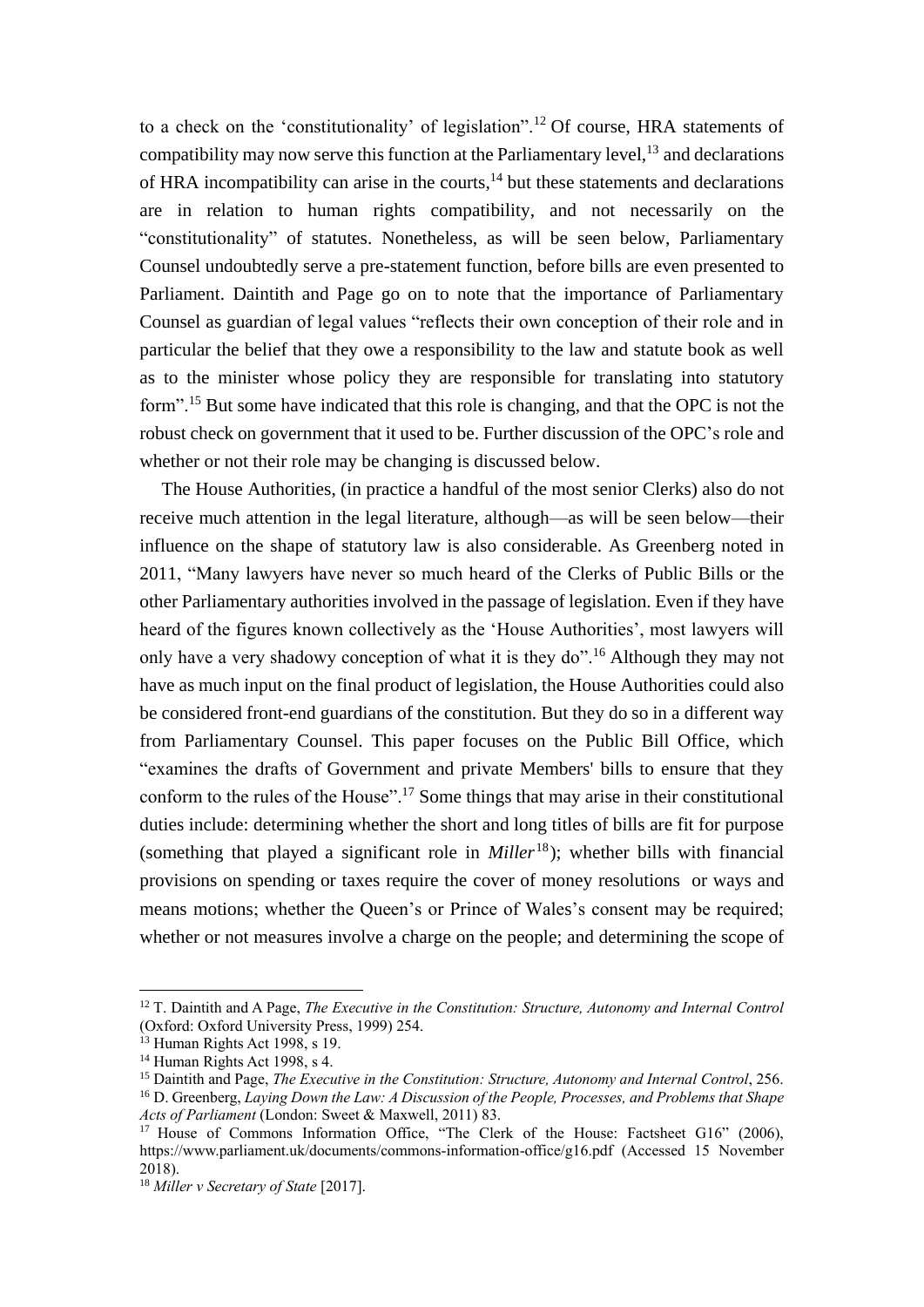bills, which of course has implications for any amendments during the parliamentary process. At times the scope issue can be extremely difficult to determine, but this is one of the most important constitutional functions that Clerks carry out, subject ultimately to the Speaker's power to make the final decision on the selection of amendments. Taken together, these duties have a large impact on the final form of statutory law, and therefore can impact our respect for law.

A small number of research interviews were performed in connection with this article. Participants included lawyers working in the Speaker's Office or other counsel within the Commons, former members of the OPC, the head of the Commons Public Bill Office, and three academics who specialise in the study of statutory drafting and the legislative process. Material from these interviews is presented throughout the article. This piece first discusses the idea of constitutional guardianship generally, followed by a section on guardianship in the British context, and on the OPC and House Authorities (Commons Public Bill Office) in particular. It then discusses the idea of respect for the law and why the substance of statutory law matters, followed by a section on whether disrespect for the law is a significant threat. Next, it discusses whether the nature and function of the OPC may have recently shifted, potentially putting more pressure on other constitutional actors and also potentially impacting the operation of the UK constitution.

## **2. THE IDEA OF CONSTITUTIONAL GUARDIANSHIP**

The notion of constitutional guardianship is certainly not new, but the popularity of employing "constitutional guardian" language has taken hold over the past two or three decades.<sup>19</sup> It can now be called a phenomenon, as books, journal articles and even news stories throughout numerous jurisdictions regularly employ this phrase.<sup>20</sup> Whether we like it or not, the expression appears here to stay. Generally the idea of constitutional guardianship sounds like a positive notion, as it conjures up images of citizens and others protecting shared fundamental values in the face of those attempting to trample them. In reality, however, the phrase is often used by one branch—or specific set of constitutional actors—to assert dominance over another branch, thus attempting to quell constitutional conflict by appealing to (a sometimes elusive) constitutional authority. Additionally, the expression's use has often been focused on back-end or "ultimate" constitutional guardians who usually possess the so-called "final word" within a particular jurisdiction, which nowadays throughout most jurisdictions tends to

<sup>&</sup>lt;sup>19</sup> (forthcoming)  $\ddot{\text{...}}$ , "Constitutional paternalism: the rise (and problematic) use of constitutional 'guardian' rhetoric" (2018) 51 *NYU Journal of International Law & Politics*.

<sup>&</sup>lt;sup>20</sup> (forthcoming)  $\sim$  , "Constitutional paternalism: the rise (and problematic) use of constitutional 'guardian' rhetoric" (2018) 51 *NYU Journal of International Law & Politics*.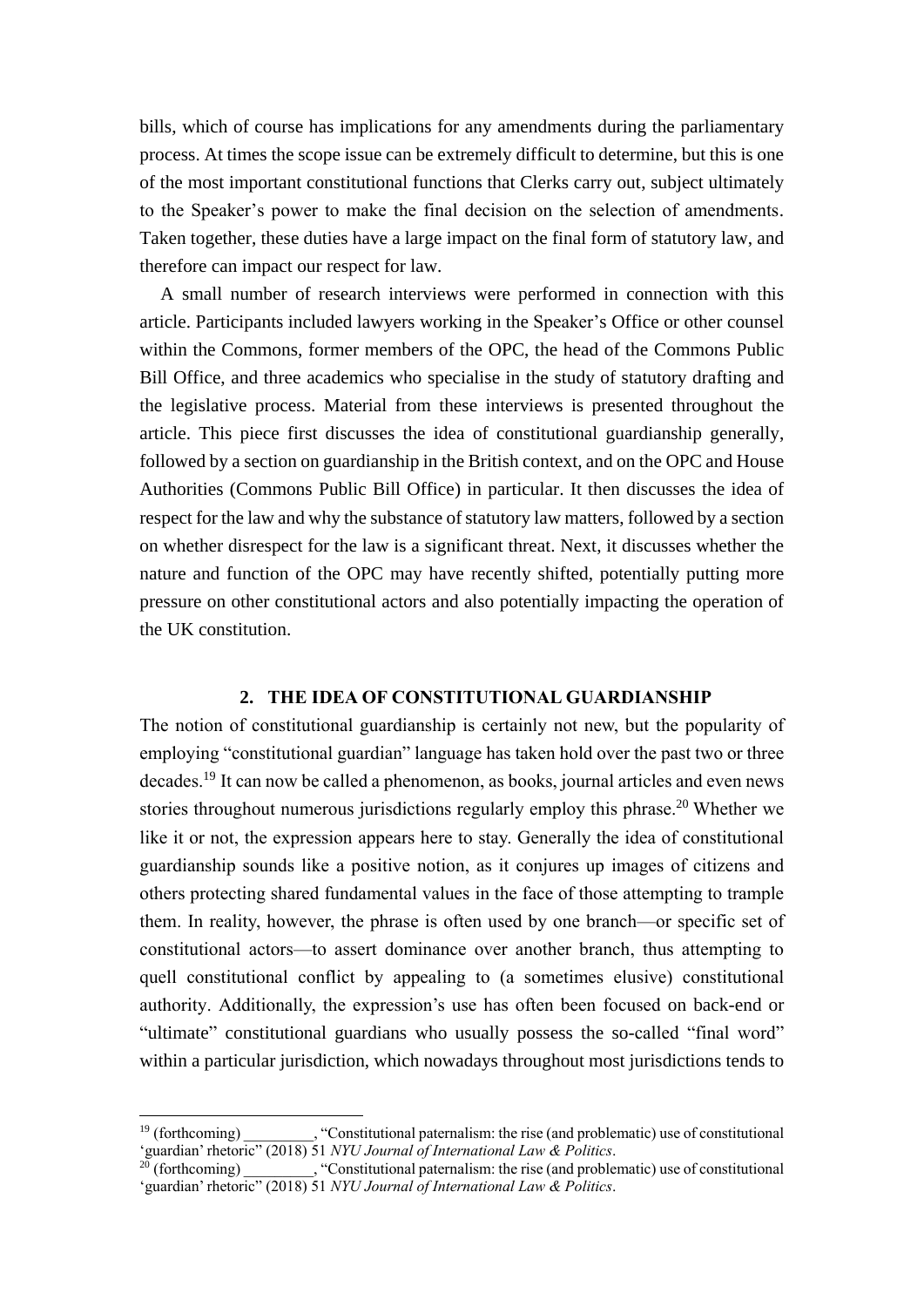be fixated on the courts, as opposed to other constitutional actors.<sup>21</sup> Given that the idea of "guardianship" seems here to stay, a more sophisticated understanding of who constitutional guardians are and what this job entails is sorely needed. This piece attempts to provide a fuller meaning regarding which actors should be included as constitutional guardians, and where they are located in the constitutional process. Generally, I tend to take a more expansive approach to constitutional guardianship than most, believing that almost everyone in a particular democratic citizenry, from judges to taxi drivers, could be included as guardians. After all, there is good reason for not putting guardianship into a silo, especially if that silo only includes one relatively small set of state actors. But most would probably disagree with that sprawling notion of guardianship. Even with my expansive view, however, it is acknowledged that some constitutional actors possess more power and influence than others.

Constitutional scholarship's obsession with back-end or ultimate constitutional decision-makers has disregarded those actors that shape the constitution through mostly front-end constitutional decision-making. In some sense this is understandable, as backend constitutional decisions often resemble elaborate dramas that include a plethora of high-profile constitutional actors. Given the major players involved, such back-end decisions are also likely to receive more press attention. But although these back-end constitutional decisions are commonly portrayed as "protecting" and "defending" the constitution, they may also change the law, or the protections provided by the constitution, more frequently than many realise.<sup>22</sup> If that is the case, it is difficult to justify such actions as merely "protecting" or "defending", as opposed to "amending" the law or the constitution.

As I have demonstrated elsewhere, written constitutions themselves are relatively quiet about explicit "guardian" language, especially in prominent sections such as preambles,  $2<sup>3</sup>$  where we would expect to see something such as this mentioned. However some democracies do contain formal mechanisms in terms of this language, as government officials take oaths to support and defend the constitution. For example, in the US all federal officials (both elected and appointed) take an oath to "support and defend the Constitution of the United States".<sup>24</sup> Federal judges take an additional oath

<sup>&</sup>lt;sup>21</sup> (forthcoming)  $\ddot{\text{C}}$ , "Constitutional paternalism: the rise (and problematic) use of constitutional 'guardian' rhetoric" (2018) 51 *NYU Journal of International Law & Politics*. 22

As Larry Alexander said in a recent chapter regarding how judicial review can bring about constitutional amendment: "the real question is whether the people are actually aware of what is going on" (L. Alexander "What are constitutions, and what should (and can) they do?" in E.F. Paul, F.D. Miller and J. Paul, *What Should Constitutions Do?* (Cambridge: Cambridge University Press, 2011) 178).

<sup>&</sup>lt;sup>23</sup> See, e.g., (forthcoming)  $\therefore$  "Constitutional paternalism: the rise (and problematic) use of constitutional 'guardian' rhetoric" (2018) 51 *NYU Journal of International Law & Politics*. This is true even in jurisdictions that possess a dedicated constitutional court.

<sup>&</sup>lt;sup>24</sup> SCOTUS, Text of the Oaths of Office for Supreme Court Justices, https://www.supremecourt.gov/about/oath/textoftheoathsofoffice2009.aspx (Accessed 15 November 2018).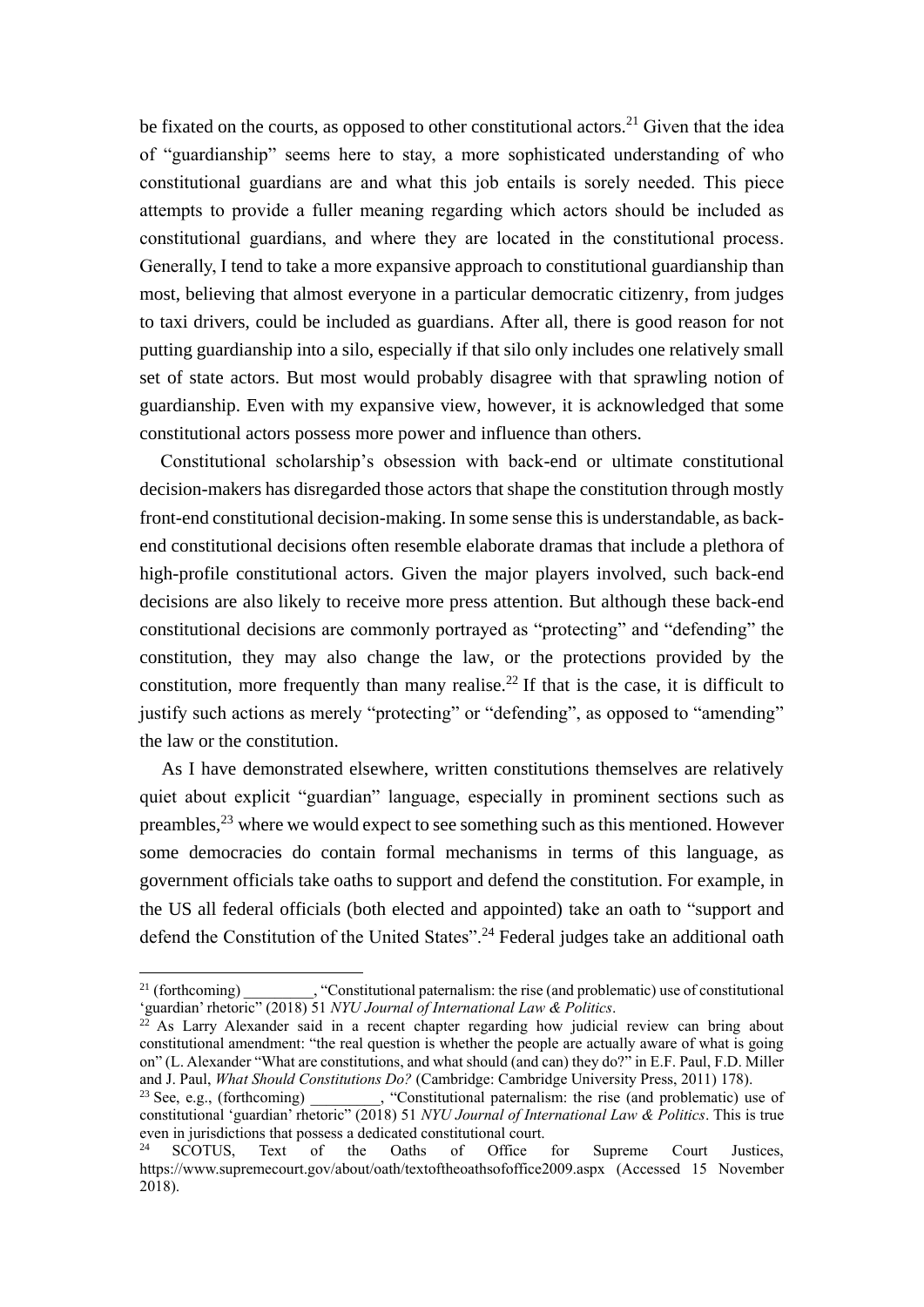that requires they will "faithfully and impartially discharge and perform all the duties incumbent upon me as [enter job title] under the Constitution and laws of the United States".<sup>25</sup> Thus, within their respective jobs, they are sworn to certain particulars in relation to the Constitution. But these oaths are not merely for federal officials or judges; even those in the postal service are required to take similar pledges. <sup>26</sup> Also most representatives in State legislatures take a similar oath, which usually includes upholding both the US and the respective State Constitution.<sup>27</sup> But again, this type of oath taking is not exclusive to federal or state elected or appointed officials. Practicing attorneys in most States swear an oath to support the US Constitution and also the respective State Constitution.<sup>28</sup> And indeed, many city and county employees of their respective States, such as police officers, also have to take such an oath.<sup>29</sup> Throughout the US, therefore, a wide variety of actors take formal pledges to support, protect or defend the US Constitution and sometimes an additional State Constitution.

Many of the US actors required to take such an oath can be characterised as frontend guardians. Elected and appointed officials who work in the legislature or executive designing laws or constructing policies could be characterised as such.<sup>30</sup> They draft these with the understanding that there is a shared consensus regarding what the constitution is and how it operates. And yet, in America it has been repeatedly acknowledged that most high-level political issues end up in the courts, and most often usually the Supreme Court, which possesses strike down powers regarding the constitutionality of legislation.<sup>31</sup> Thus although there are a variety of actors within the US who take an oath to support and defend the Constitution, when it comes to ultimate constitutional authority, the courts still have the upper-hand.

# **(a) Who are the UK's constitutional guardians?**

<sup>25</sup> *ibid*.

<sup>26</sup> Cornell Law School, Legal Information Institute, 39 U.S. Code § 1011,

https://www.law.cornell.edu/uscode/text/39/1011 (Accessed 15 November 2018).

<sup>&</sup>lt;sup>27</sup> See, e.g., the oath for officers in Virginia: "I do solemnly swear (or affirm) that I will support the Constitution of the United States, and the Constitution of the Commonwealth of Virginia, and that I will faithfully and impartially discharge all the duties incumbent upon me as

according to the best of my ability, so help me God". Virginia Code, Title 49,  $\sqrt{849-1}$ .

<sup>28</sup> See, e.g., the oath for attorneys in the State of New York: "I do solemnly swear (or affirm) that I will support the constitution of the United States, and the constitution of the State of New York, and that I will faithfully discharge the duties of the office of [attorney and counselor-at-law], according to the best of my ability". (Supreme Court of the State of New York, "Orientation to the Profession", http://www.courts.state.ny.us/courts/ad2/forms/law%20guardian%20handbook/orientationtotheprofessi onprogrammaterials.pdf (Accessed 15 November 2018).

<sup>&</sup>lt;sup>29</sup> See, e.g., the oath for police officers in Tulsa, Oklahoma: https://www.tulsapolice.org/join-tpd/oathof-office.aspx (Accessed 15 November 2018).

<sup>&</sup>lt;sup>30</sup> Those such as police officers, who have law enforcement functions, may be considered back-end constitutional actors: even if they do not possess the final word, they also have little influence on those designing laws or constructing policies.

<sup>&</sup>lt;sup>31</sup> Just as Alexis de Tocqueville said, "[s]carcely any political question arises in the United States that is not resolved, sooner or later, into a judicial question" (A de Tocqueville, *Democracy in America*).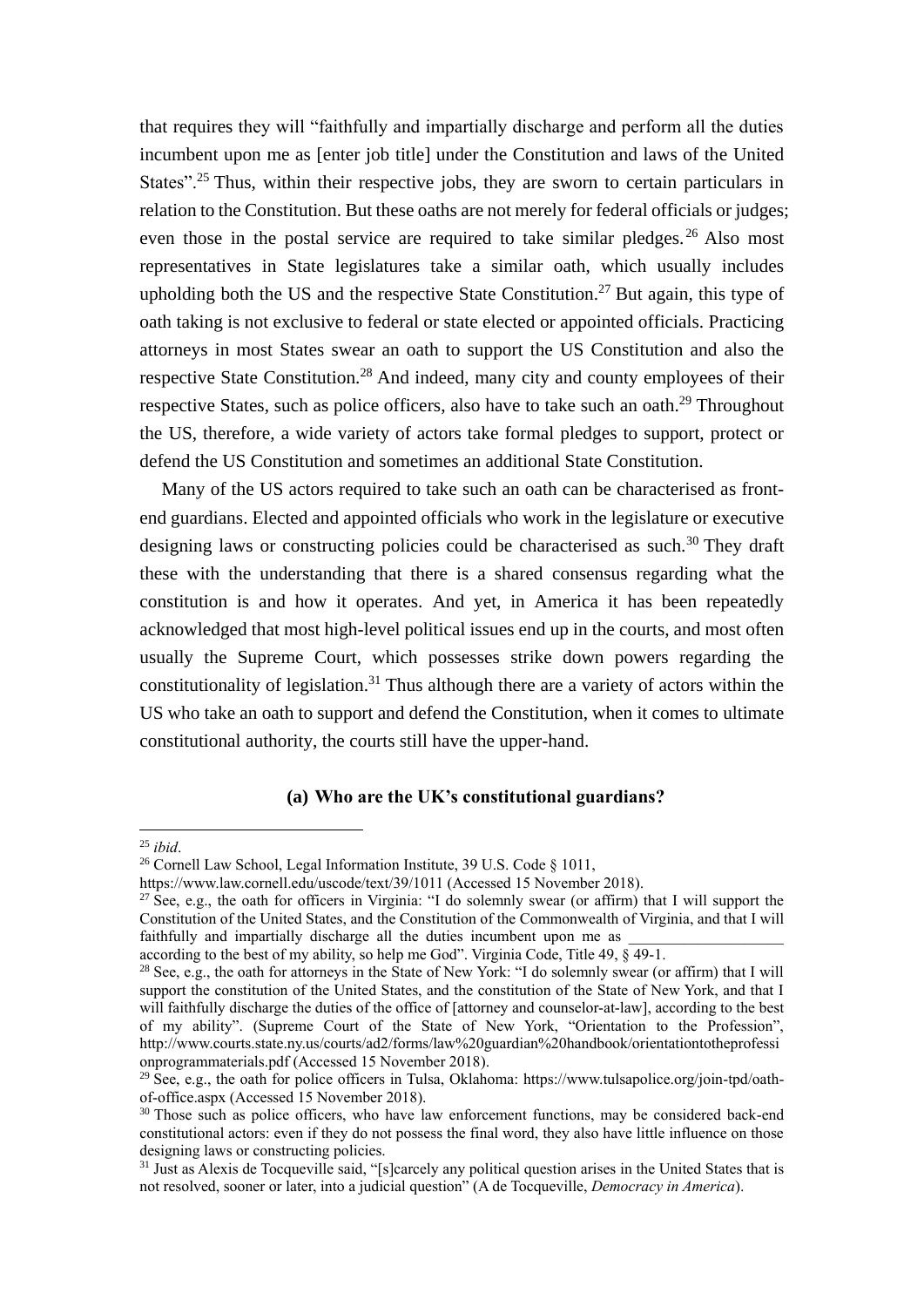The UK's unique constitutional arrangements provide an interesting challenge regarding the idea of constitutional guardianship: who protects and defends the constitution when there is no written constitution? Of course, the unwritten nature of the UK's constitution has been blown out of proportion on many occasions.<sup>32</sup> The UK, after all, behaves very similarly on a number of indicators to states which employ written constitutions, 33 especially when the traditional roles of the branches of government (the executive, legislative and judicial) are considered. However when it comes to constitutional guardianship, a convincing argument can be put forward that the UK behaves quite differently: back-end constitutional actors do not have as much influence over the content of the UK's constitution as they do in other jurisdictions. This is because rather than a focus being on a written constitution and the inevitable constitutional adjudication surrounding it, the focus is on statutory law, which is where a vast bulk of the constitution is located. Statutes are also the primary vehicle used in terms of implementing constitutional change. In theory the entirety of statutory law is flat (i.e., there are not "constitutional" or "quasi-constitutional" statutes), and any piece of statutory law can be repealed or amended through normal parliamentary processes.<sup>34</sup> Ordinary statutes passed by the legislature therefore have much more power and significance than in jurisdictions which contain a written constitution. Thus, the likelihood of guardians outside of the traditional constitutional actors remains a more distinct possibility than in other jurisdictions.

Above we saw how a wide variety of US citizens are subjected to oaths concerning aspects of constitutional guardianship. In the UK oaths of office are not focused on a written document, but on an entity: the sovereign.<sup>35</sup> MPs, including those in devolved territories,<sup>36</sup> take the following oath:

"I (name of Member) swear by Almighty God that I will be faithful and bear

<sup>&</sup>lt;sup>32</sup> See, e.g., when Lord Neuberger, then president of the UK Supreme Court, declared, "[I]t may be said with considerable force that we have no constitution as such at all, merely constitutional conventions, and that it is as a consequence of this that we have parliamentary sovereignty" (Lord Neuberger, "The British and Europe", Cambridge Freshfields Annual Lecture (12 Feb 2014), para 26 https://www.supremecourt.uk/docs/speech-140212.pdf)(Accessed 15 November 2018).

<sup>&</sup>lt;sup>33</sup> See, e.g., the Freedom House scores, which include measures on political rights and civil liberties. The UK scores 94/100 on this indicator (https://freedomhouse.org/report/freedom-world/2018/unitedkingdom)(Accessed 15 November 2018).

<sup>34</sup> However the UK courts have challenged this, most prominently in *Thoburn v Sunderland City Council* [2002] EWHC 195 (Admin), where they articulated a number of "constitutional statutes" that can only be repealed through explicit wording, rather through any type of implied repeal.

<sup>&</sup>lt;sup>35</sup> Although, perhaps it could be argued that if the sovereign is the ultimate symbol of the state, then the oaths are not necessarily to the sovereign, but to the present unwritten constitution.

<sup>&</sup>lt;sup>36</sup> As the Scottish Parliament notes: "Any Member who refuses to take the oath or the affirmation will be unable to take part in any other proceedings of the Parliament and will not be paid any salary and allowances until he or she has done so. If any Member has not taken the oath or affirmation within two months of the day of their election they shall cease to be a Member of the Parliament (unless the Parliament agrees to extend this period" (http://www.parliament.scot/newsandmediacentre/99397.aspx) (Accessed 15 November 2018).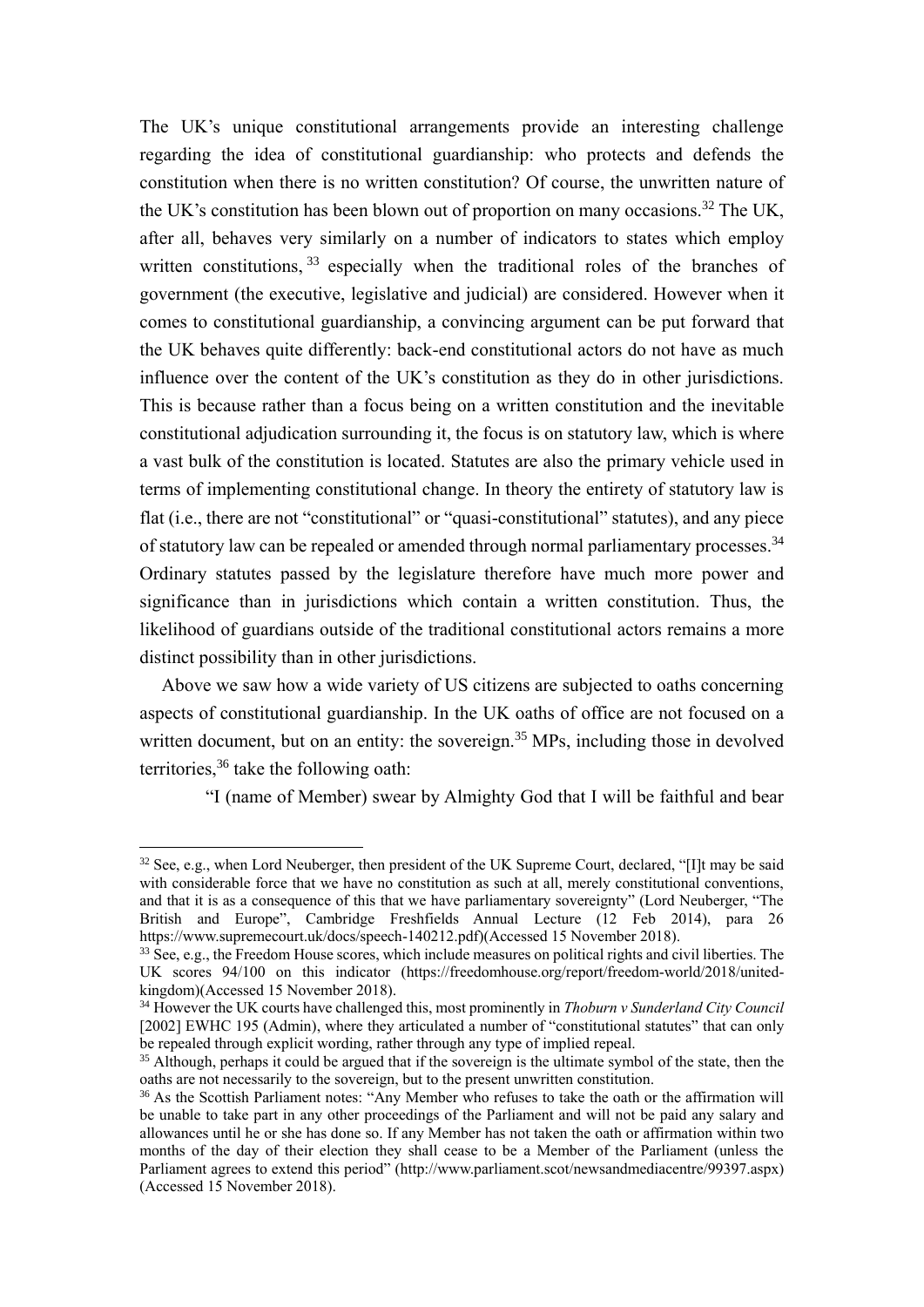true allegiance to Her Majesty Queen Elizabeth, her heirs and successors, according to law. So help me God".<sup>37</sup>

Judges throughout the UK take a revised version:

"I, \_\_\_\_\_\_\_\_\_ , do swear by Almighty God that I will well and truly serve our Sovereign Lady Queen Elizabeth the Second in the office of  $\qquad \qquad$  , and I will do right to all manner of people after the laws and usages of this realm, without fear or favour, affection or ill will".<sup>38</sup>

Neither of these could be said to acknowledge the UK constitution to any significant degree, although the rule of law and judicial independence are alluded to. But for the most part, they deal with allegiance to the sovereign. Nevertheless, oaths have been mentioned as significant in certain contexts. In a 2015 speech in St. Andrews, Lady Hale quite prominently referred to it when discussing the UK constitution, declaring, "[t]he rule of law is something more than the mere servant of Parliament. The quid pro quo is that we must stay true to our judicial oath, 'to do right by all manner of people after the laws and usages of this realm, without fear or favour, affection or ill-will'".<sup>39</sup> Thus far from being irrelevant, the oaths do provide some indication for how various constitutional actors may undertake their job. Ultimately, however, not much can be gleaned from an oath that is concentrated on the sovereign.

So who are the UK's constitutional guardians? If we go by the traditional view of the constitution which acknowledges Parliament as the highest legal authority, then MPs are certainly one important set of guardians, perhaps even the highest. This aligns with the view put forward by Dicey, $40$  which ultimately sprung from the Glorious Revolution and the Bill of Rights 1689. And as we have seen in *Miller*, <sup>41</sup> when it comes to major constitutional change, there is wide consensus that Parliament should be involved to at least authorise such change (even if it is not driving it). Within Parliament sits the executive, which controls much Parliamentary business and therefore has a substantial influence on the UK constitution. Parliament's legislative programme is largely controlled by the Cabinet, which decides what legislation will be put forward in each legislative session.<sup>42</sup> Outside Parliament, Cabinet members run the various

 $\frac{1}{37}$  UK Parliament, "Swearing in and the parliamentary oath", https://www.parliament.uk/about/how/elections-and-voting/swearingin/ (Accessed 15 November 2018). 38 Courts and Tribunals Judiciary, "Oaths", https://www.judiciary.uk/about-the-judiciary/the-judiciarythe-government-and-the-constitution/oaths/ (Accessed 15 November 2018). Scottish judges also take this oath (Judiciary of Scotland, "Judicial Independence", http://www.scotlandjudiciary.org.uk/Upload/Documents/JudicialIndependence\_2.pdf (Accessed 15 November 2018).

<sup>39</sup> Lady Hale, "The UK Supreme Court in the United Kingdom Constitution" (8 Oct 2015) at 17, **{** HYPERLINK "https://www.supremecourt.uk/docs/speech-151008.pdf" **[}](https://www.supremecourt.uk/docs/speech-151008.pdf)** (Accessed 15 November 2018).

<sup>40</sup> A.V. Dicey, *The Law of the Constitution*, edited by JWF Allison (Oxford: Oxford University Press, 2013).

<sup>41</sup> *Miller v Secretary of State* [2017].

<sup>&</sup>lt;sup>42</sup> Although, it should be noted that Private Members' Bills have at times had a significant impact, and that there is also the relatively recent Backbench Business Committee, which has provided more time to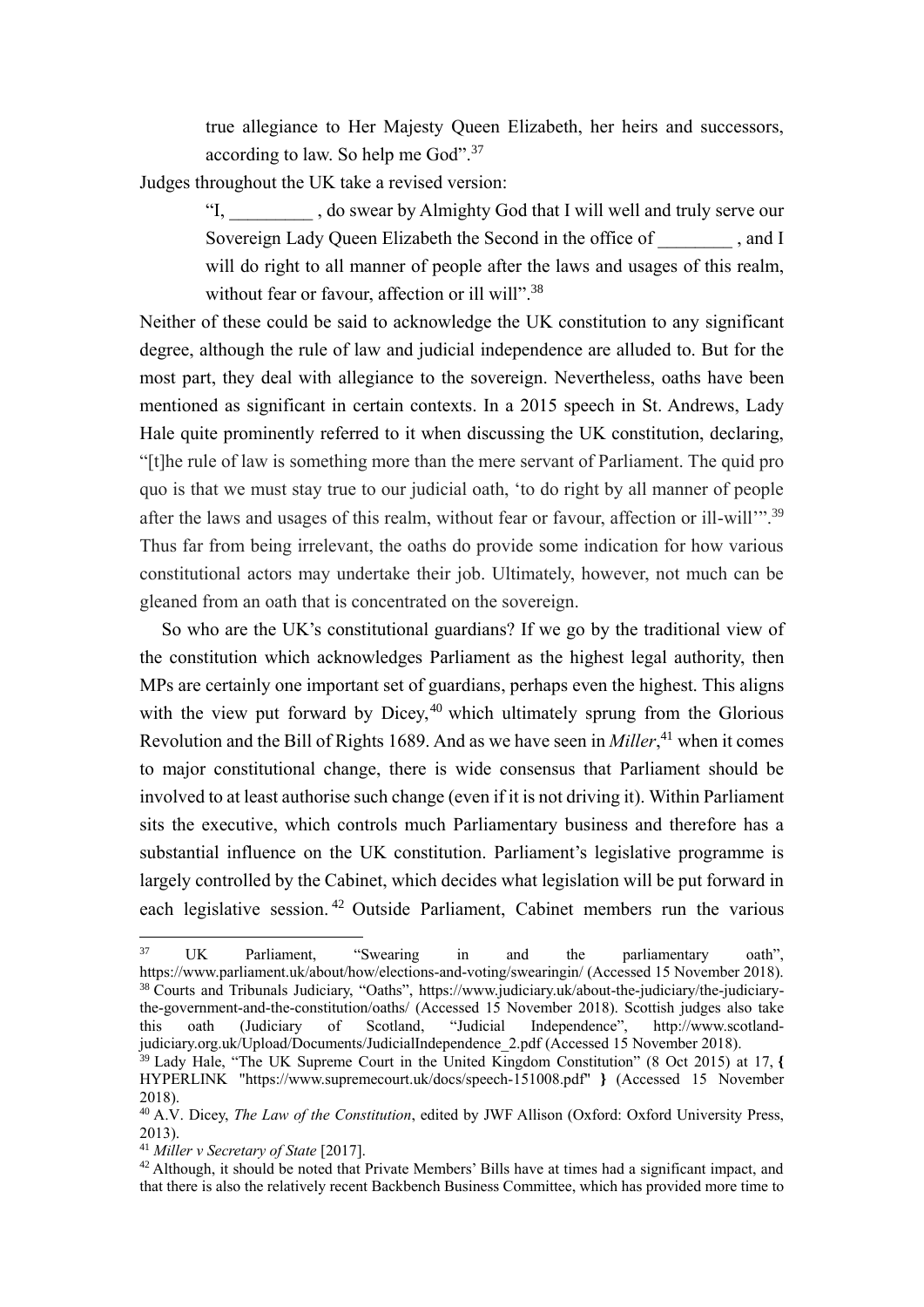agencies and departments that make up the administrative side of government. The judiciary also serves a significant constitutional role, as it has done for centuries. Critically, however, judges do not possess statutory strike down powers for primary legislation that other supreme and constitutional courts enjoy. Nevertheless, the judiciary retains a prominent role within the constitutional structure, and given their HRA powers to issue declarations of incompatibility, the courts have taken on a noticeably more robust role than previously.<sup>43</sup> The Constitutional Reform Act (CRA) 2005 furthered this role, creating an official UK Supreme Court whilst also acknowledging the principles of rule of law and judicial independence in statutory form. <sup>44</sup> Interestingly, however, the CRA 2005 took away any front-end powers that the Law Lords (now UKSC justices) previously possessed. Before the Supreme Court was established, the Law Lords were part of the House of Lords, and therefore could participate and provide input into the legislative process, which at times included noncontroversial commenting on particular bills. 45 Any such influence has now been stripped away.<sup>46</sup> But whilst these groups are highly influential on the UK constitution, they are not the only actors who could be considered "guardians".

Given the UK's dearth of back-end constitutional protections (as the courts do not possess strike-down powers for primary legislation), some view executive power within the UK constitution as inherently problematic. The phrase "elective dictatorship" has been commonly used in reference to how much power the Government has to pass legislation,<sup>47</sup> and Parliament is regularly portrayed as a "rubber stamp"<sup>48</sup> or "weak and ineffective".<sup>49</sup> But these complaints about Parliament and legislation often come from those advocating a written constitution or stronger powers for the courts. Indeed, as Waldron persuasively argues, legal scholars unjustifiably "paint legislation up in these lurid shades in order to lend credibility to judicial review", and to silence embarrassment about its "counter-majoritarian" operation.<sup>50</sup> Some of those myths regarding Parliamentary ineptitude were dispelled in a recent book on the Westminster legislative process, as Russell and Gover demonstrated that Parliament—not merely the

debates initiated by backbenchers.

<sup>43</sup> See, e.g., *R (on the application of Evans) v Attorney General* [2015] UKSC 21; *R (on the application of UNISON) v Lord Chancellor* [2017] UKSC 51.

<sup>44</sup> Constitutional Reform Act 2005, Part 1 & Part 2(3).

<sup>45</sup> R. Cornes, "Reforming the House of Lords: the Role of the Law Lords" (1999), UCL Constitution Unit, pp 6-9.

<sup>46</sup> However after retirement former UKSC justices can go back and sit in the Lords.

 $47$  Lord Hailsham coined this phrase in 1976, whilst arguing for a written constitution.

<sup>&</sup>lt;sup>48</sup> S. Katilowski, "Rubber Stamp or Cockpit? The Impact of Parliament on Government Legislation" (2008) 61(4) *Parliamentary Affairs* 694.

 $49$  G. Brady, "Parliament is weak and ineffective — it needs to change" The Spectator (20 March 2015), https://blogs.spectator.co.uk/2015/03/parliament-is-weak-and-ineffective-it-needs-to-change/ (Accessed 15 November 2018).

<sup>50</sup> J. Waldron, *The Dignity of Legislation* (Cambridge: Cambridge University Press, 1999) 2.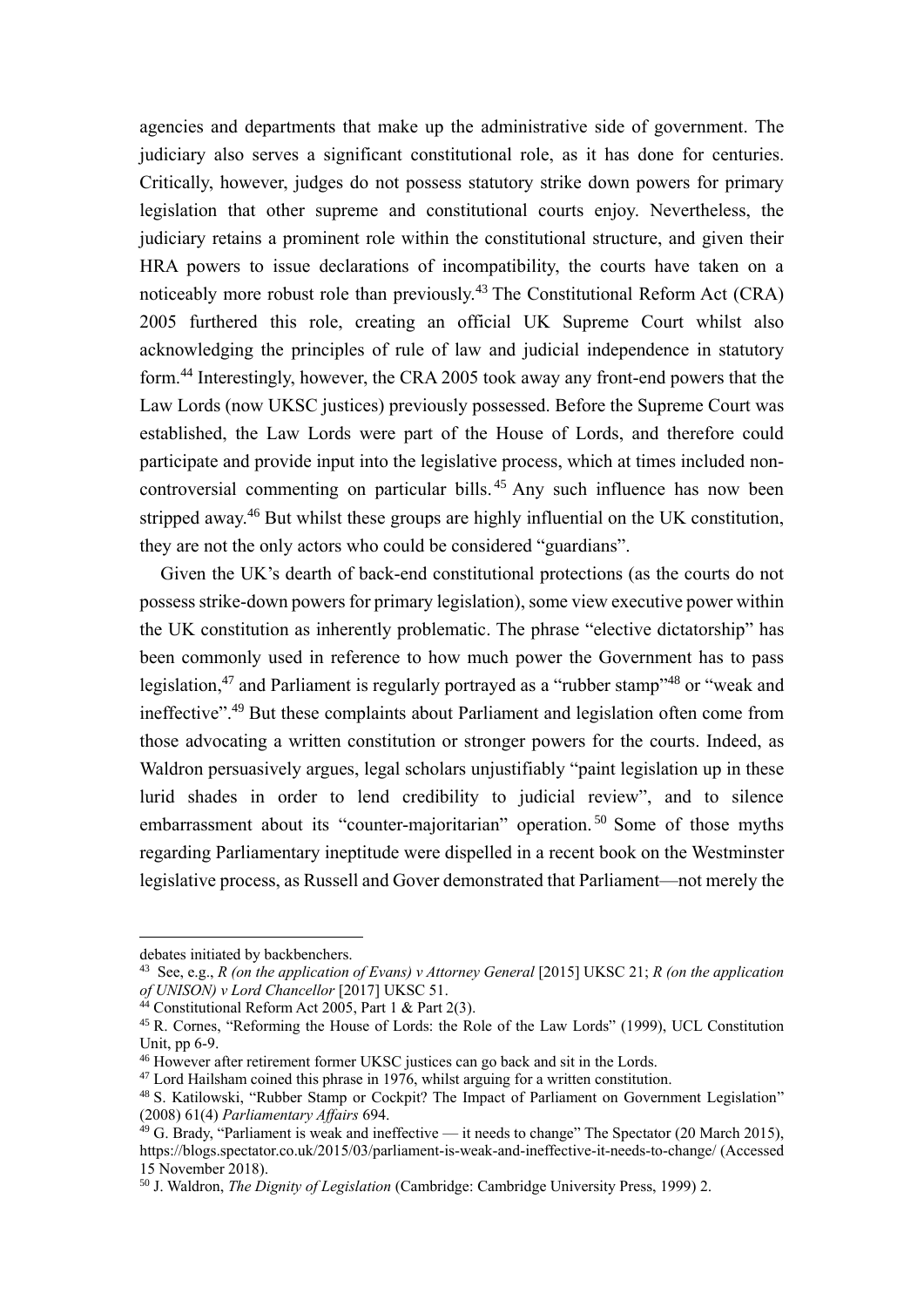Cabinet or Executive—possesses a significant influence on the final form of Acts.<sup>51</sup> But their analysis does not contain the whole story. Whilst important, two other groups of constitutional actors also play a role here.

## **(b) The OPC and House Authorities as constitutional guardians**

Underestimating or neglecting these constitutional actors is a time-honoured legal tradition; and given the lack of a written constitution and the resulting power of UK statutory law, such neglect just seems downright strange. Given that the OPC drafters are working on instructions from departmental lawyers, many may perhaps think that drafters are simply translating policy into law. But this notion is far off base. Geoffrey Bowman—former First Parliamentary Counsel—noted in 2005:

"The popular belief is that the drafter's main function is to turn policy ideas into some kind of special statutory language. This is a misconception. The drafter's main and most valuable function is to subject policy ideas to a rigorous intellectual analysis. It is no good putting onto the statute book something that simply will not stand up. It has to stand up to scrutiny in Parliament and (once enacted) to scrutiny by practitioners and the courts. If the analysis means that the ideas collapse, the client will be sent away to think again or might even conclude that the particular project should be abandoned".<sup>52</sup>

Page also confirmed this scrutiny by the OPC in a 2009 article, acknowledging that, "[t]he drafting stage is likely to be the first at which the policy as a whole is subjected to a form of rigorous scrutiny, and a scrutiny with a high degree of legitimacy. If a drafter says that a policy cannot work it is taken extremely seriously".<sup>53</sup> But Page goes even further:

"The legal character of its prospective evaluation gives the views of Counsel enormous force even on core issues in legislation. It is a force sufficient to convince those involved in putting the legislation forward, whether officials or politicians, that the basic architecture of what they are proposing needs to be changed. It is also a force that routinely leads to such changes, if not invariably on the central thrust of the legislation, then on important sections of it: it does not appear to be confined to the odd quirky case".<sup>54</sup>

Indeed, when it comes to drafters and the policy process, "the only certainty is that the hypothesis that drafters consider neither policy nor substance just form has been disproven".<sup>55</sup> These findings further dispel the "elective dictatorship" notion, where the

<sup>51</sup> M. Russell and D. Gover, *Legislation at Westminster* (Oxford: Oxford University Press, 2017).

<sup>52</sup> G. Bowman, "Why is there a Parliamentary Counsel Office?" (2005) 26(2) *Statute Law Review* 69, 70.

<sup>53</sup> Page, "Their Word is Law: Parliamentary Counsel and Creative Policy Analysis" (2009) PL 790, 791.

<sup>54</sup> Page, "Their Word is Law: Parliamentary Counsel and Creative Policy Analysis" (2009) PL 790, 810. 55 C. Stefanou, "Drafters, Drafting and the Policy Process" in C Stefanou and H Xanthaki, *Drafting* 

*Legislation: A Modern Approach* (Ashgate Publishing, 2008) 333.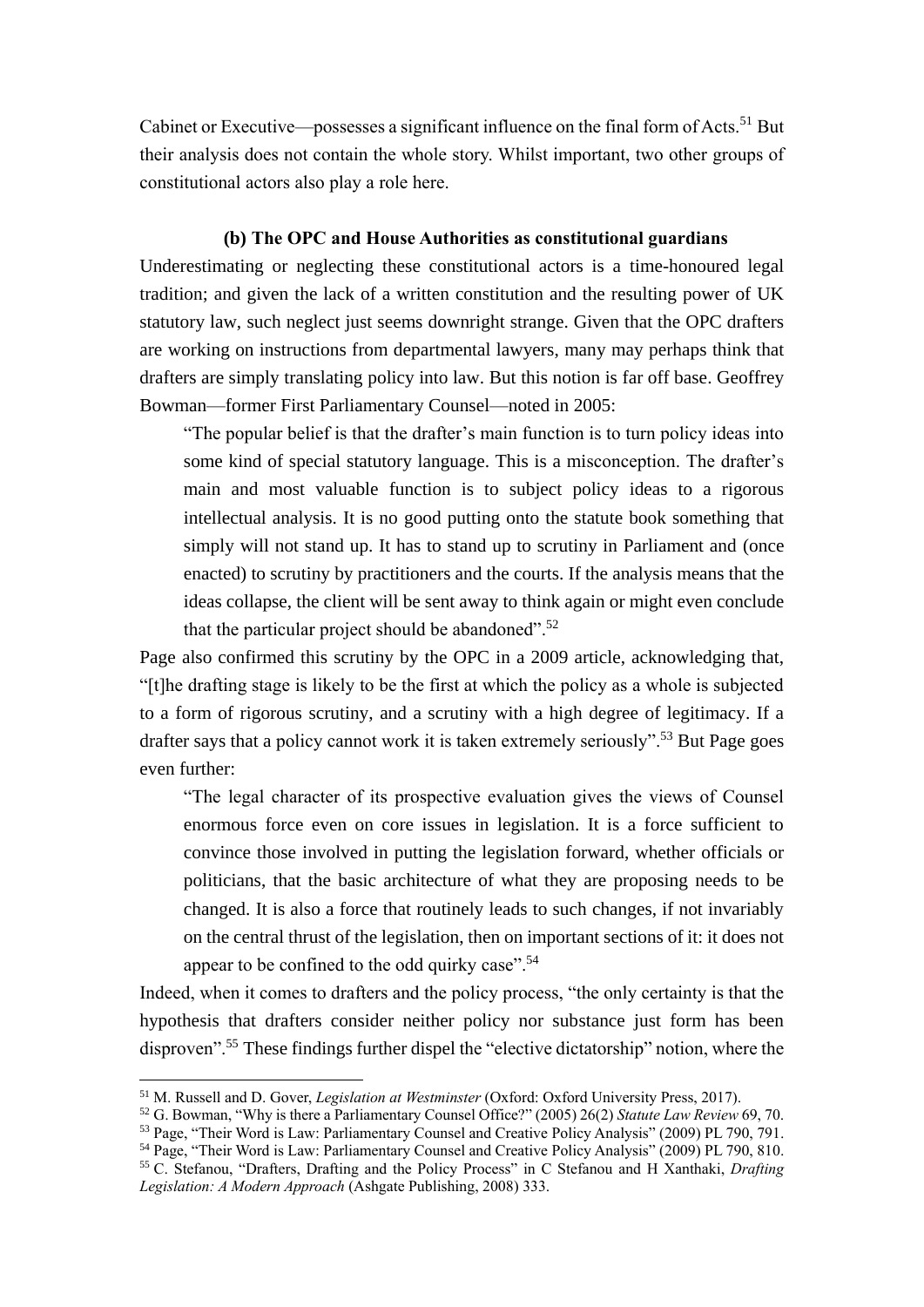Westminster legislative agenda is construed a top-down process through which the executive get everything they want. Initial pushback from the OPC may not just lead to legislative changes, but could also be a sign that the legislation may experience difficulty getting through the parliamentary process, or will run into opposition from the courts or practitioners.

Beyond influencing policy development, Daintith and Page provide a wider assertion that OPC drafters are "guardians of values customarily regarded as integral to the legal order", <sup>56</sup> even providing the first check on the "constitutionality" of legislation. <sup>57</sup> But even given the wide success of their text, *The Executive in the Constitution*, the implications of this astute assertion has gone virtually ignored—or at least not critically examined—in the legal literature. Perhaps some of this neglect is because of other changes taking place in the UK constitution, such as the increasing importance of Parliamentary select committees, the evolution of the HRA, and an increased assertiveness by the judiciary. Nevertheless, as the UK constitution borders on another major change, with Brexit looming in 2019, Daintith and Page's insightful assertion deserves more attention.

My research interviews confirmed that OPC drafters and House Authorities are viewed as constitutional guardians, or at the very least as guardians of the statute book. Former First Parliamentary Counsel Stephen Laws said, "It is our job to advise [Government] about things that appear unwise, that threaten the system integrity of the statute book. We are the experts on producing statute law and that involves being an expert in things you can do wrong that create risks for the future".<sup>58</sup> Former OPC drafter Daniel Greenberg asserted, "Definitely…legislative drafters are the frontline of the battle to maintain, or indeed impose sometimes, the rule of law".<sup>59</sup> Clerk of Legislation Liam Laurence Smyth agreed, adding that, "a lot of things we do are not subject to legal challenge but are entirely internal processes".<sup>60</sup> Academics were even more assertive that these two groups were constitutional guardians. Asked whether this was the case, Prof Constantin Stefanou said, "Yes. And in many respects, they are…they do see themselves as custodians of the rule of law in general".<sup>61</sup> He further asserted, "The informal interpretation they will give you is as good as that of any judge".<sup>62</sup> Prof Michael Zander replied, "Definitely. Most certainly. Both the officials in Parliament and the Parliamentary Counsel very much play that role. They see it as part of their

<sup>56</sup> Daintith and Page, *The Executive in the Constitution: Structure, Autonomy and Internal Control*, 254. They note especially values such as: non-retrospection, proper use of delegation and respect for the liberties of the subject, amongst others.

<sup>57</sup> Daintith and Page, *The Executive in the Constitution: Structure, Autonomy and Internal Control*, 154.

<sup>58</sup> Interview with S. Laws (London: 19 February 2018).

<sup>59</sup> Interview with D. Greenberg (London: 20 February 2018).

 $60$  Interview with L. Laurence Smyth (London: 19 February 2018).

<sup>61</sup> Interview with C. Stefanou (London: 20 February 2018).

<sup>62</sup> Interview with C. Stefanou (London: 20 February 2018).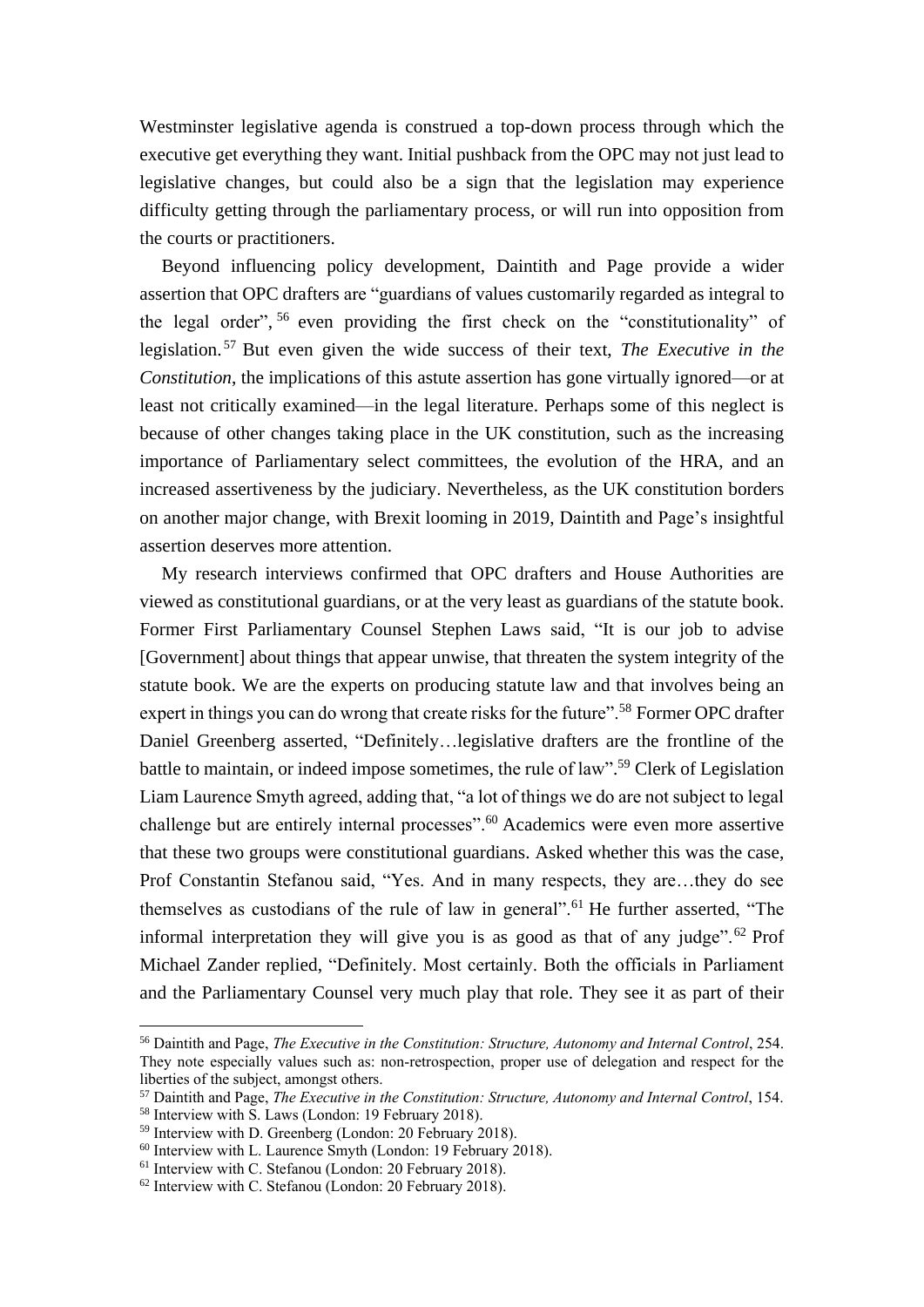role".<sup>63</sup> Meanwhile, Prof Helen Xanthaki noted, "the drafter must certainly defend the constitution by alerting client departments to any unconstitutionality, hidden or unhidden"<sup>64</sup>

It seems that many of those who have studied or worked inside these two groups would agree that OPC drafters and House Authorities play significant constitutional roles. The essence of these roles boils down to a front-end form of "constitutionalising" bills: without these two groups of constitutional actors deciding that bills are ready to be delivered to Parliament, they simply do not move forward. And even during the legislative process, many significant decisions are being made as bills are shaped by parliamentary processes (i.e., as amendments are proposed and added to legislation). It is obvious that some in these two groups see themselves as the frontline in upholding constitutional principles such as the rule of law, while others see themselves as protectors of the statute book, the UK's highest form of law. This mind-set is readily connected to how both sets of constitutional actors perceive and maintain their constitutional duties, and also in how they help preserve a respect for law that is increasingly coming under strain.

#### **3. UPHOLDING OUR RESPECT FOR LAW**

Statutes used to be instruments that only highly specialised professionals would interact with. Nowadays, however, a range of individuals interact with statutes on a variety of levels. A 2012 joint study by the OPC and National Archives found that the legislation.gov.uk website had two million separate visitors per month, and that 60 per cent of those were non-lawyers who needed to consult the site for work-related reasons (e.g., police officers, local officials or HR professionals). <sup>65</sup> As Prof Xanthaki said during our interview, "we know that people in the UK want direct access to legislation", and "we know that [accessibility of legislation] is an aspect of the rule of law".<sup>66</sup> After all, Tom Bingham's first principle to his conception of the rule of law is that: "The law must be accessible and so far as possible intelligible, clear and predictable".<sup>67</sup> Even if vague, these aspirational qualities are important, and form the baseline for a common respect for law amongst the citizenry.

<sup>63</sup> Interview with M. Zander via telephone (28 February 2018).

<sup>64</sup> Interview with H. Xanthaki (London: 20 February 2018).

<sup>65</sup> A. Bertlin, "What works best for the reader? A study on drafting and presenting legislation" *The Loophole* (May 2014), p 27 https://assets.publishing.service.gov.uk/government/uploads/system/uploads/attachment\_data/file/3269  $37/L$ oophole - 2014-2<sup>2</sup> 2014-05-09 - What works best for the reader.pdf (Accessed 15 November 2018).

<sup>66</sup> Interview with H. Xanthaki (London: 20 February 2018).

<sup>67</sup> T. Bingham, *The Rule of Law* (London: Penguin, 2010) 37.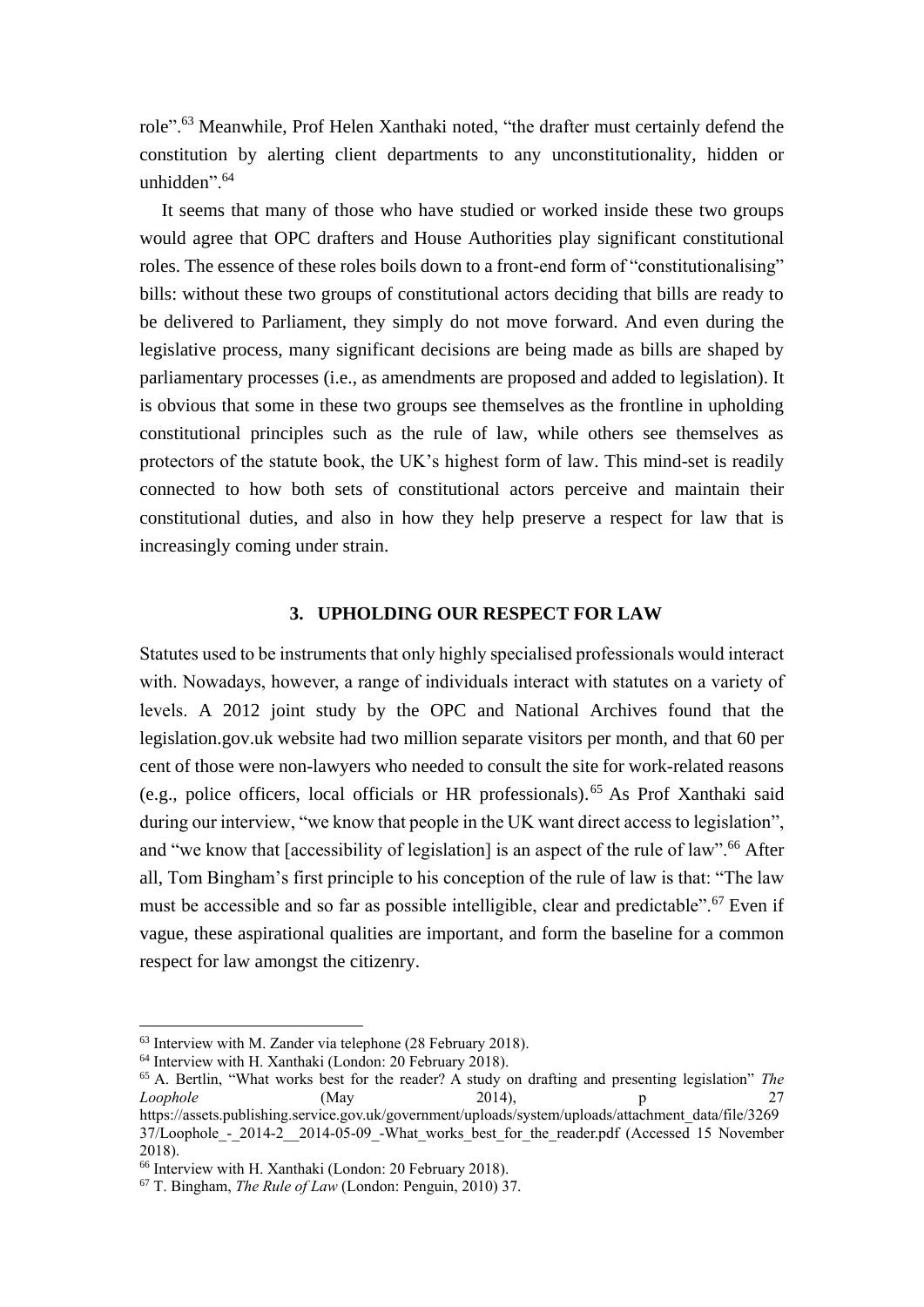Governments—whether liberal or conservative, coalition or minority—will continue to put forward controversial legislation. Given the operation of democracy and the inherent battles between government and opposition, many pieces of legislation will rub the other side as inherently flawed, unnecessary, or even unlawful. Nevertheless, once a bill receives the Royal Assent it is then recognised not merely as government policy, but as law. But statutory law—even given its inherently political origins—is supposed to be qualitatively different from the political realm. As one interviewee noted, "The statute book is thought of as being a sober instrument. Obviously it reflects politics in the highest degree… but there is a sense that statute law has to be sober, restrained, dignified". <sup>68</sup> Therefore, whilst reflecting politics, the statute book is also a legal instrument, where citizens can find a coherent set of text that is free from political sloganizing and partisan language, and contains the necessary qualities that Bingham articulates in his rule of law principles.

Interviewees repeatedly highlighted the importance of statute book neutrality. Daniel Greenberg noted, "The traditional answer is that it is a rule of law issue, not about preventing propaganda…It is less about reining the government in from free advertising and more about good law".<sup>69</sup> But what is good law that adheres to rule of law? Former First Parliamentary Counsel Stephen Laws provided a possible answer, emphasising,

"One of the functions of legislation is to produce law people will comply with because it has the authority of the law, rather than the authority of the political slogan. You fail in that process if you don't convince people you have created something impartial enough to be properly regarded as law rather than a slogan. That's a balance. You want the law to be expressed in a way that gives people the message how you want them to behave and why, but you don't want to be polemical about it. That detracts from the dignity of the law, on which it depends in order to be respected and complied with".<sup>70</sup>

These points are undoubtedly important. A focus on non-polemical or non-sloganistic language can help provide legislation with the "dignity" and "authority" needed for compliance (i.e., a type of psychological currency),  $71$  which certainly impacts the operation of the rule of law. As Daniel Greenberg quipped during our interview, "Ordinary people, in the same way that they like judges to look like judges, like law to read like law".<sup>72</sup>

In terms of policing polemical statutory language, the presentation and articulation of bill titles attracted significant attention. This is understandable, given that the origins

<sup>68</sup> Interview with M. Zander (28 February 2018).

<sup>69</sup> Interview with D. Greenberg (London: 20 February 2018).

<sup>70</sup> Interview with S. Laws (London: 19 February 2018).

 $71$  For more on the psychological aspects of statutory law, see: D. Feldman, "Legislation Which Bears" No Law" (2016) 37(3) *Statute Law Review* 212.

<sup>72</sup> Interview with D. Greenberg (London: 20 February 2018).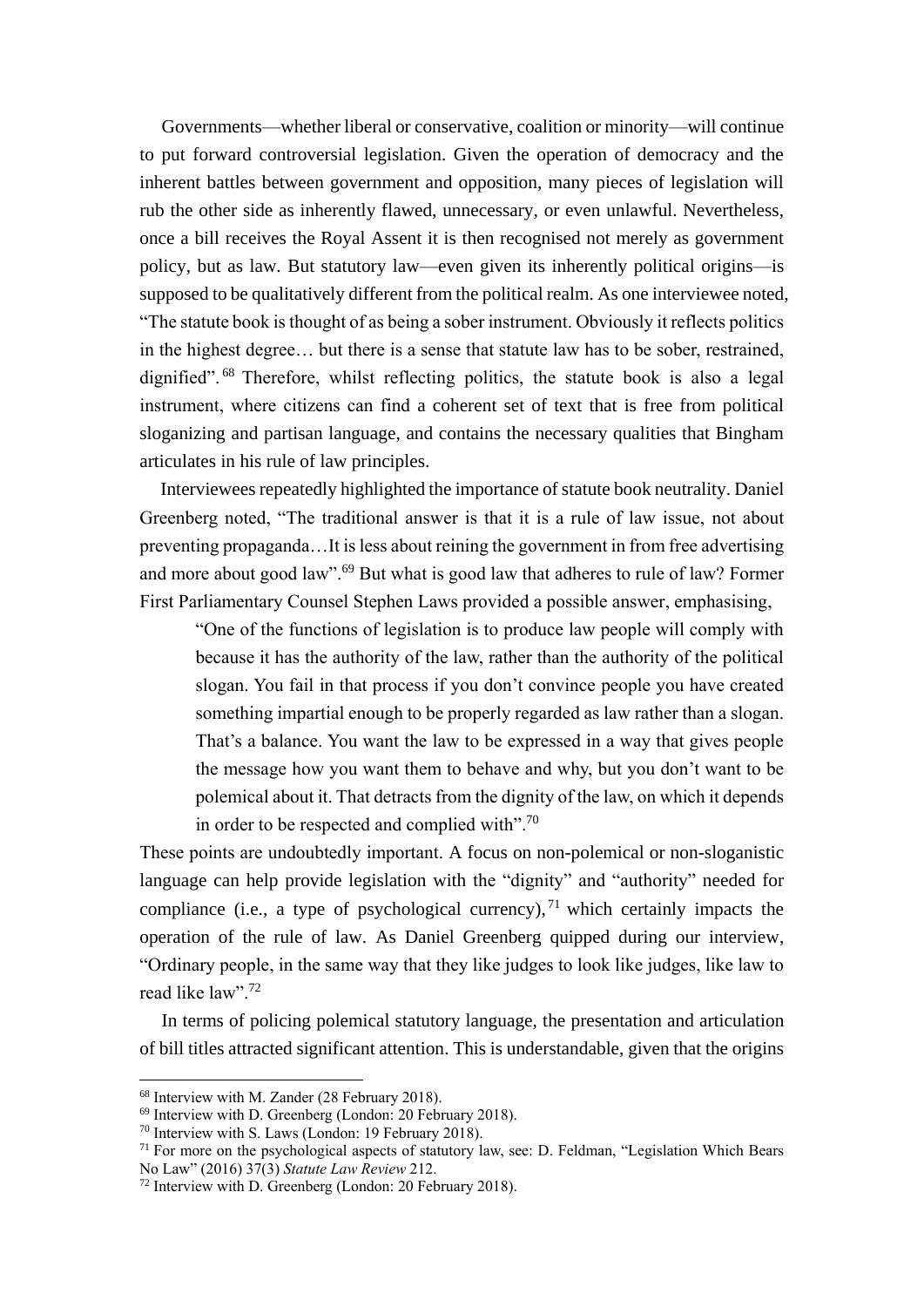of my interviews were about the Great Repeal Bill, and also because as opposed to the main text of bills, drafting conventions for short and long titles have been established throughout the years.<sup>73</sup> It is also significant because statutory titles came under consideration in *Miller*. <sup>74</sup> But even with these drafting conventions in place, head of the Public Bill Office Liam Laurence Smyth still admitted, "We are constantly, every week, policing non-sloganising titles".<sup>75</sup> His statement is primarily in reference to bills proposed by private members, whose bills are far out-numbered by the Government bills, which dominate the parliamentary landscape.<sup>76</sup> This acknowledgement is somewhat disconcerting, given the established conventions already in place on these matters; although it is acknowledged that backbenchers—just like government—may want symbolic political victories, and statutory language may help them achieve that goal. Nevertheless, when it comes to government legislation, some saw draftsmen as still having the upper-hand in this situation. One interviewee noted that "certainly the draftsmen are on top in this situation", $\frac{7}{7}$  whilst another noted that getting "particular" words on the face of the Bill…depends on how appropriate they are or how accommodating the drafter is".<sup>78</sup>

So how is statutory language policed? The answer lies in a familiar—and essential part of the UK constitution: through conversations. Drafters consult with departmental lawyers, House Authorities and others to determine what language is appropriate is what is not. If there is a significant dispute, then the Attorney General or the House Speaker could get involved at some point, but controversies reaching that level are unlikely. These everyday conversations about language also help to prevent the legislative pathologies present in other jurisdictions. For instance, in the US Congress log-rolling and pork-barrel legislation is quite typical. But this is not so in Westminster. According to Liam Laurence Smyth, the reason this does not occur is that, "on a very mundane daily basis…we have those conversations: what's the scope of the Bill, what amendments are going to be allowed as admissible or not admissible. So it's connected with having a very strong but equally impartial chair in the House of Commons, and the tradition in the Lords, of respecting the rules of what's relevant".<sup>79</sup> These everyday "mundane" conversations are key to upholding the quality of the statute book, and subsequently our respect for law.

<sup>73</sup> Sir M. Jack, *Erskine May's Parliamentary Practice: The Law, Privileges, Proceedings and Usage of Parliament* (24th Ed.)(London: LexisNexis, 2011) 526.

<sup>74</sup> *Miller v Secretary of State* [2017].

<sup>75</sup> Interview with L. Laurence Smyth (London: 19 February 2018).

<sup>76</sup> House of Commons Standing Orders accord private Members Bills thirteen plenary sittings a year, all on Fridays.

<sup>77</sup> Interview with M. Zander (28 February 2018).

<sup>78</sup> Interview with S. Salimi (London: 20 February 2018).

<sup>79</sup> Interview with L. Laurence Smyth (London: 19 February 2018).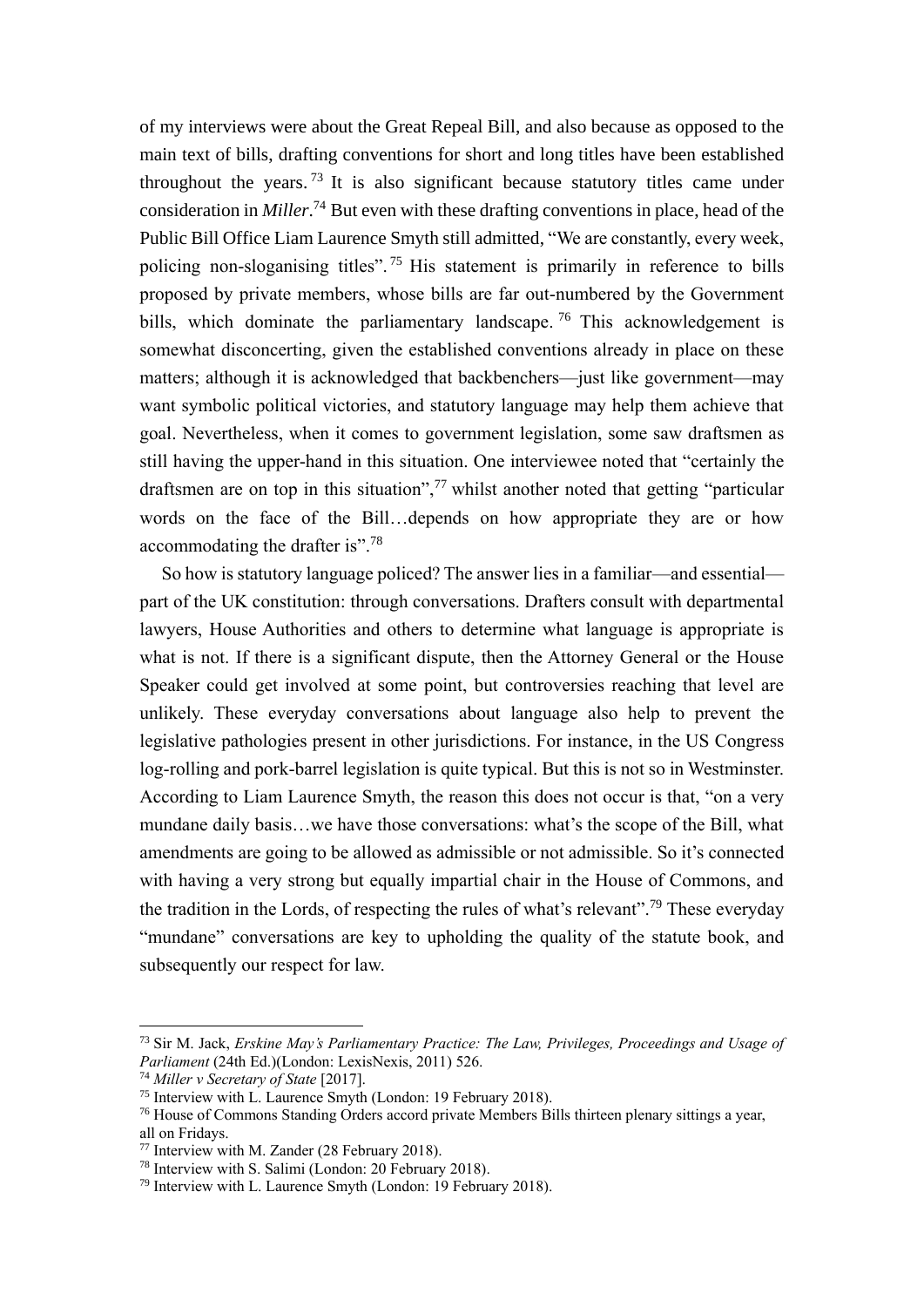## **4. IS DISRESPECT FOR LEGISLATION A SIGNIFICANT THREAT?**

The turn of the century has brought about some dire warnings regarding the current state of legislation, and how it may impact our political and constitutional realities. After a couple of conspicuous laws were passed in Australia bearing evocative US-style titles, Graeme Orr noted that such practices could "hasten a decline in respect for democratic governance". <sup>80</sup> More recently David Feldman criticises promissory, declaratory, aspirational and politically rhetorical statutory language, arguing that "[l]egally pointless legislation could debase the psychological currency of legislation generally".<sup>81</sup> Going further, Feldman notes that, "If Acts of Parliament are used to make political points, people may start to regard them as just another kind of political rhetoric, which can be ignored if one disagrees with it. This may ultimately tend to undermine the psychological commitment to law on the part of subjects".<sup>82</sup> Daniel Greenberg has also been a vocal critic about the current state of UK statutory drafting. Concluding a 2015 article analysing "dangerous trends" in drafting, Greenberg stresses that these "have the potential to diminish significantly from the accountability and effectiveness of Parliamentary democracy in the UK".<sup>83</sup> Taken together, these warnings are not constrained to merely a drafting and statutory interpretation context (or even a "legal profession" context), and bear significant implications for constitutional democracy more generally. This section ties together some of the dangers identified, and also recognises further implications for disrespect for legislation.

Given the current state of many long-enduring constitutional democracies, there are strong reasons to take the warnings above seriously. It is true that the quality of legislation is often seen as a technical aspect of the rule of law or of parliamentary processes. Daniel Greenberg stated in our interview that statutory language laced with propaganda or advertising "risks lowering the credibility and respect for the rule of law… We learn to be naturally resistant to advertising… Formal and neutral language helps to preserve its credibility".<sup>84</sup> But beyond adding respect and credibility to the rule of law, a more significant implication can be identified: ultimately, statutory law is a legitimate indicator of how states are operating. If statutes contain obvious disorganisation, polemical language, pointless provisions, or other types of pathologies (such as log-rolling or pork-barrel legislation), then this is evidence that the state more generally is suffering from other ill effects. Further, when it comes to official state

<sup>80</sup> G. Orr, "Names without Frontiers" (2001) *Statute Law Review* 188, at 189. The titles he focused on were: "A New Tax System", "More Jobs, Better Pay", and "Fair Access and Better Prices for All".

<sup>81</sup> D. Feldman, "Legislation Which Bears No Law" (2016) 37(3) *Statute Law Review* 212, 224.

<sup>82</sup> Feldman, "Legislation Which Bears No Law" (2016) 37(3) *Statute Law Review* 212, 224.

<sup>83</sup> D. Greenberg, "Dangerous trends in modern legislation" (2015) PL 96, 110.

<sup>84</sup> Interview with D. Greenberg (London: 20 February 2018).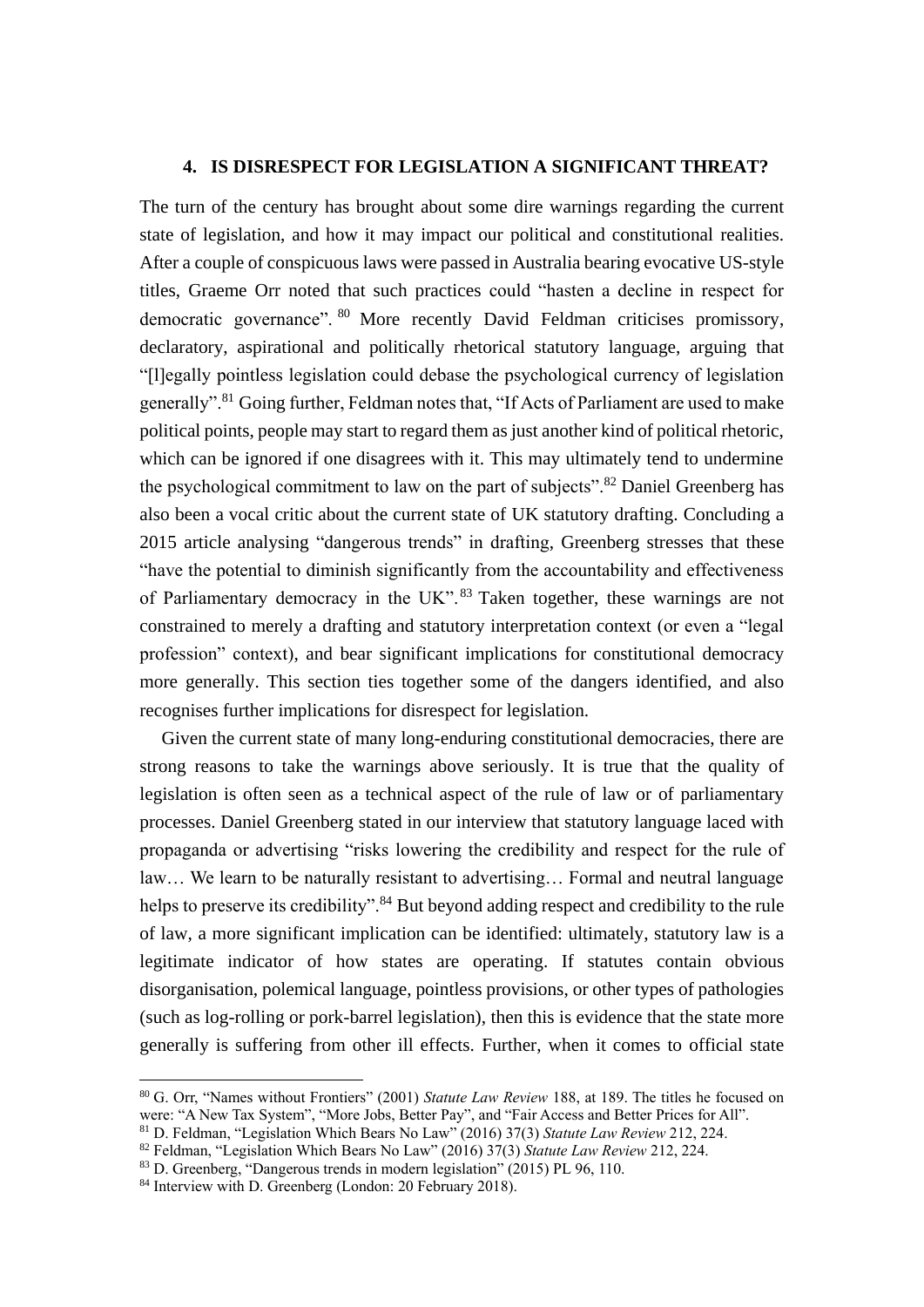outputs, statutes are arguably the highest form of interaction between the citizen and the state. These documents are often produced and sanctioned by the most accountable and responsive branches of government—the executive and the legislature—and sometimes may even get further validated by the judiciary. Very few, if any, other state documents receive a seal of approval from two branches of government, let alone a potential third. Thus when commentators make the connection from pathologies in statutory law, to declines in respect for statutory law, and then to a more general decrease in respect for democratic governance, it should be taken seriously, and as a legitimate warning for not just those in the legal profession, but for the entire citizenry.

But there are other implications for statutory pathologies that may influence the operation of the state. Stephen Laws noted in our interview, "If you pollute the system, it becomes less capable of being used for the purposes you want to use it for. If you debase the coinage of communication with the courts…you risk creating a sepsis in the system that then makes the job much more difficult in future. It is the job of the drafter to advise on that". <sup>85</sup> Stephen's observation is especially critical, as disrespect for legislation may also increase conflict between branches. This has been seen in a number of jurisdictions in relation to the legislature and the judiciary. Take an example from Australia. In 2014, considering a challenge to the Vicious Lawless Association Disestablishment (VLAD) Act 2013, the Australian High Court noted the following (obiter):

"The term 'vicious lawless association', which appears in the title to the VLAD Act, is not defined and appears nowhere in the body of the Act. It is a piece of rhetoric which is at best meaningless and at worst misleads as to the scope and substance of the law".<sup>86</sup>

The High Court followed this up later in the judgment with another stinging rebuke:

"The task of those administering and enforcing the relevant provisions is made no easier by the fact that the relevant provisions of the VLAD Act hinge on the definition of a 'vicious lawless associate'. As will shortly be explained, that expression is defined in a way that does not depend upon any determination that the person concerned is personally 'vicious' or generally 'lawless'. The expression is, therefore, at least inapt. Perhaps it was thought to reflect the stated political objective of dealing with 'criminal gangs', but it is an expression which is likely to mislead in at least two ways. First, it is an expression which suggests a much narrower focus for the Act than its provisions require. Second, it is an expression which, at a trial, can only create prejudice and divert attention from the issues which a jury would have to decide. The adoption of this manner of

<sup>85</sup> Interview with S. Laws (London: 19 February 2018).

<sup>86</sup> *Kuczborski v Queensland* [2014] HCA 46 (14 November 2014), http://austlii.edu.au/au/cases/cth/HCA/2014/46.html, para 14 (Accessed 15 November 2018).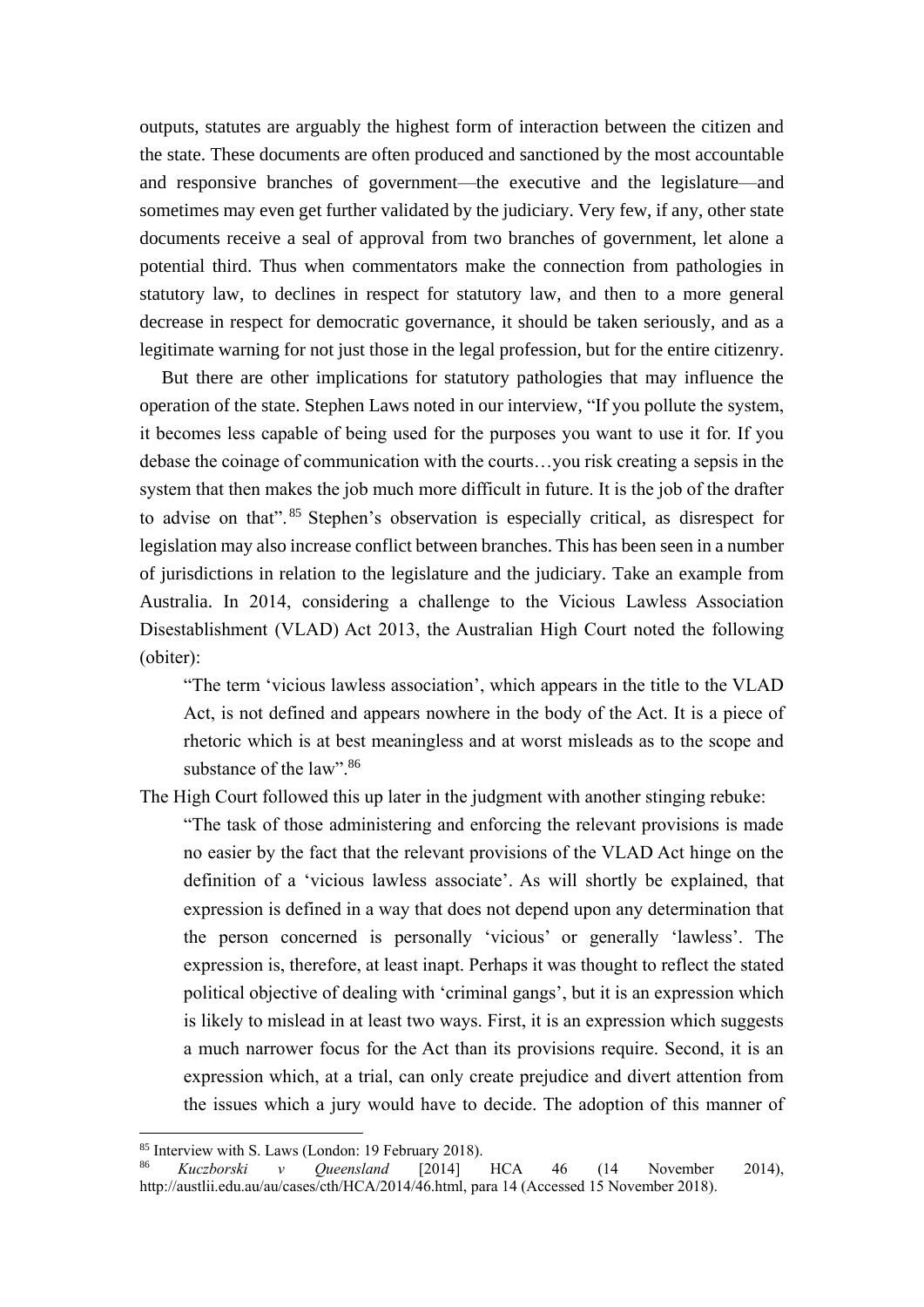drafting is antithetical to the proper statement and administration of the criminal  $law"$ <sup>87</sup>

The labels "meaningless", "inapt", and "a piece of rhetoric" that is "likely to mislead" can only be considered damning indictments regarding failures in drafting. These mistakes make the Australian parliamentary counsel look bad, which may influence their relationship with the executive. And for the legislators that passed the law, these words will certainly cut deep, and will not soften the relationship between the legislature and the judiciary. One can only imagine the comments from the judiciary if the Great Repeal Bill would have become the Great Repeal Act, especially considering that much of what the EU Withdrawal Act does is implement a large swath of EU law into UK domestic law. The only Act that it repeals is the European Communities Act 1972.<sup>88</sup>

Similar judicial comments have been seen in the American context. In *US v Windsor*, <sup>89</sup> largely considered the pre-cursor to *Obgerfell v Hodges*, <sup>90</sup> SCOTUS justices commented on the title of the Defense of Marriage Act (DOMA), which was ultimately ruled unconstitutional by the majority of the Supreme Court.<sup>91</sup> The majority found that the short title displayed evidence of animus, which was taken into consideration when the Act was struck down. And in the case of *Shelby County v Holder*, <sup>92</sup> which found a provision of the landmark Voting Rights Act unconstitutional, the late Justice Scalia noted that the name of the law was "wonderful", adding that not re-enacting the legislation would lose votes for some members.  $93$  Thus, he concluded, the reauthorisation of the statute could not be left in the hands of lawmakers.<sup>94</sup> For a sitting judge to say that legislators could not be trusted to re-authorise a 1965 statute that they had already re-authorised on a number of occasions, simply because the new title which legislators themselves had written and approved of—is beyond merely interbranch disagreement…it is borderline constitutional dysfunction.

Given the UK's unique constitutional arrangements, with Parliament considered the highest legal authority and statutes as the highest form of law, a decline in respect for statutory law could produce more significant effects than in other jurisdictions.

<sup>87</sup> *Kuczborski v Queensland* [2014] HCA 67.

<sup>88</sup> In this way the EU (Withdrawal) Act is similar to the Abolition of Domestic Rates etc. (Scotland) Act 1987, which accomplished its title in Section 1, and then went about implementing the poll tax. <sup>89</sup> 570 U.S. 744 (2013).

 $^{90}_{91}$  576 U.S.  $\frac{(2015)}{^{90}}$ 

<sup>&</sup>quot;SCOTUS Short Title Turmoil: Time for a Congressional Bill Naming Authority" (2013) 32(1) *Yale Law & Policy Review Inter Alia* 25.

 $92\,$  570 U.S. 2 (2013). 93

\_\_\_\_\_\_\_\_\_, "Personalised Bills as Commemorations: A Problem for House Rules" (2013) 46(9) *Connecticut Law Review Online* 11.

<sup>94</sup> Transcript of Oral Argument at 47–48, Shelby Cnty., 133 S. Ct. 2612 (No. 12-96), available at http://www.supremecourt.gov/oral\_arguments/argument\_transcripts/12-96.pdf (Accessed 15 November 2018).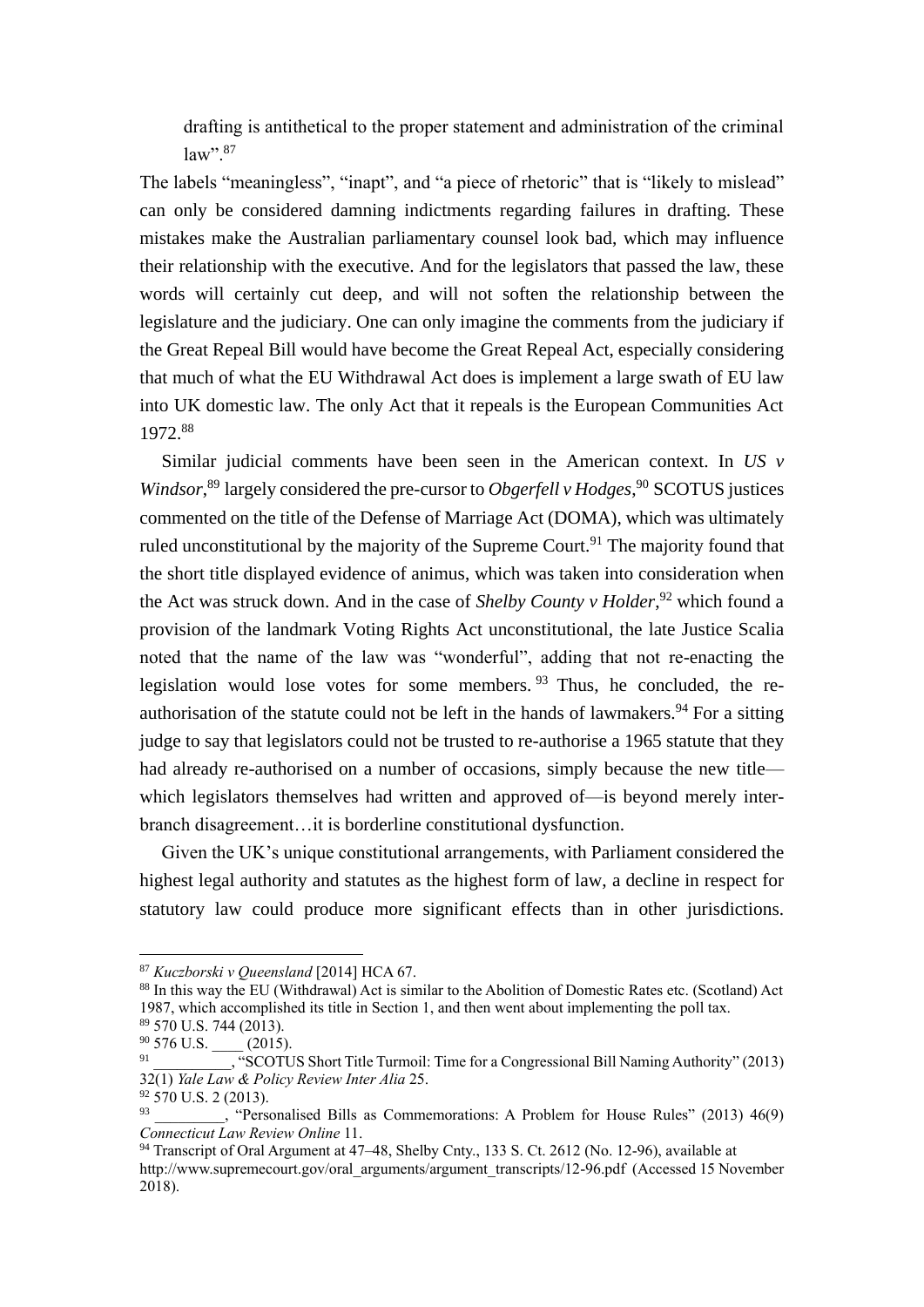Significant disrespect could potentially change one or both of those realities. Instead of looking to Parliament as the main (and final) law-making authority, people may start looking to other constitutional actors—particularly the courts. This is compounded by the fact that UK citizens do indeed interact with legislation quite a lot, and that many of those doing so are non-lawyers. <sup>95</sup> Thus, disrespect could go beyond the legal profession. Additionally, if drafters and House Authorities are frontline constitutional guardians in terms of what gets added to legislation—which I certainly believe—further disrespect for legislation may not attract the highest-quality draftsmen or clerks available, or may send current drafters or clerks towards the exits. After all, no one wants to go into a profession that is widely disrespected.

### **(a) Change in culture for the Office of Parliamentary Counsel?**

Above I argued that the OPC has served an important constitutional function since its inception, but in recent years troubling signs have emerged that the culture within the OPC may be changing. If this is the case, then from a practical perspective it is likely to affect other constitutional actors, such as the House Authorities, who often interact with OPC drafters on statutory drafting matters. But it also may have wider constitutional implications. Whilst it has always been the case that drafters within the office are instructed by Ministers and departmental lawyers on policy matters, drafters have also looked at themselves as the protectors of the statute book, and throughout the years have been willing to question and push back against Ministerial demands that have gone too far. This seems to have been a strong characteristic of the office throughout the years. As Geoffrey Bowman stated in a 2005 article: "We look for people who tend to not take things for granted, and who are prepared to question ideas and if need be, to the point of destruction".<sup>96</sup> This point ties in with those above about drafters not being merely translators or technicians, but often affecting the core substance of legislation. Greenberg noted in a 2015 article that, "Ministers have always inevitably pushed out the boundaries of acceptability in legislative terms, not because of dictatorial or authoritarian ambition, but simply because their focus is on what will work most pragmatically and effectively; and they have traditionally left it to career legal civil servants to be the guardians of what is proper in constitutional terms".<sup>97</sup> The major questions are whether Ministers are still leaving this job to civil servants, and also whether civil servants are still up to the job.

<sup>95</sup> Bertlin, "What works best for the reader? A study on drafting and presenting legislation" *The Loophole* (May 2014), 27.

<sup>96</sup> Bowman, "Why is there a Parliamentary Counsel Office?" (2005) 26(2) *Statute Law Review* 69, 73. He did add, "Of course, it is not enough to merely destroy bad ideas. The capacity to contribute fresh and constructive ideas is also important".

<sup>97</sup> Greenberg, "Dangerous trends in modern legislation" (2015) PL 96, 103.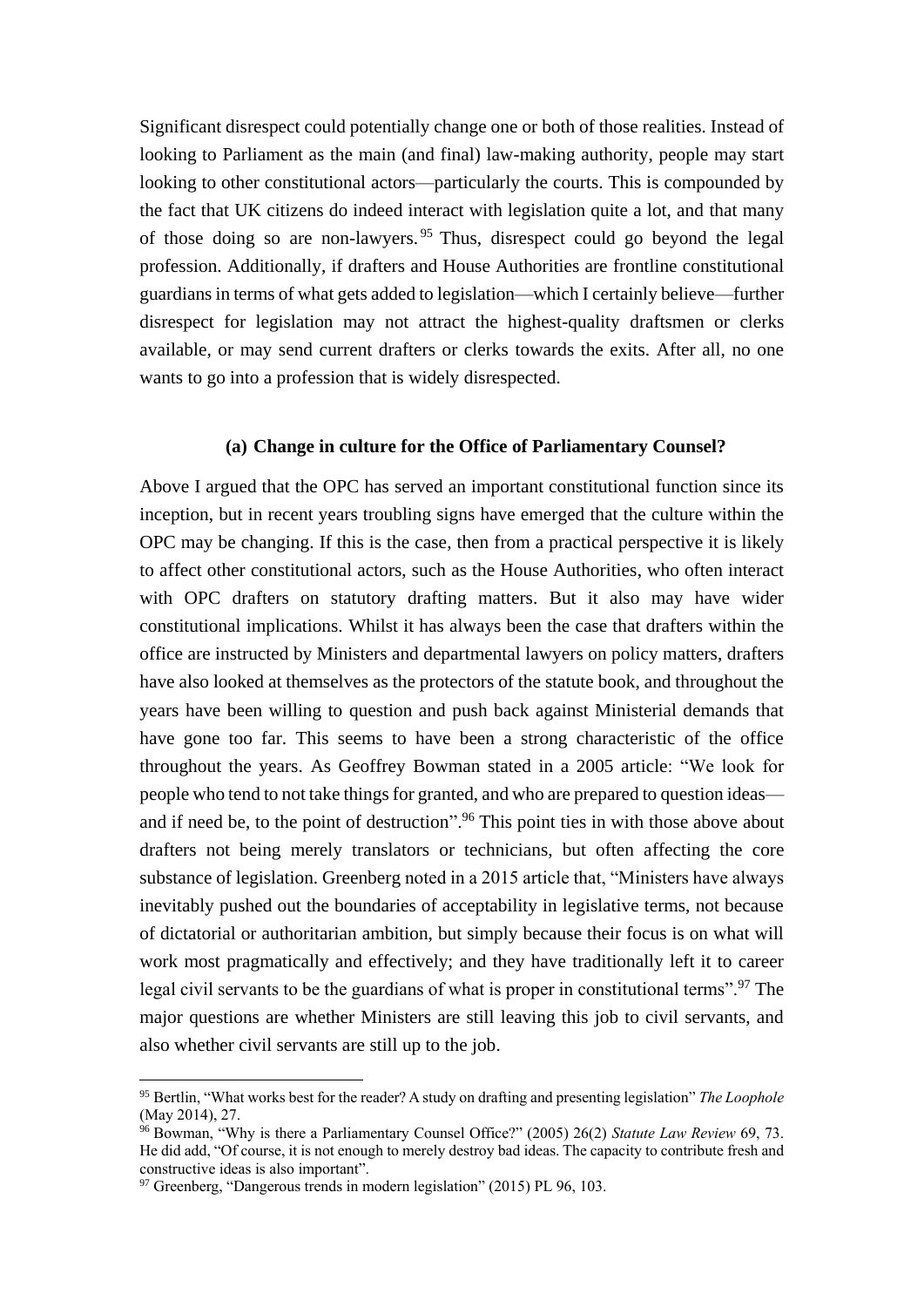Some of my interviewees indicated that there has been a culture change within the OPC. Daniel Greenberg stated in our interview:

> "When I joined Parliamentary Counsel we were told that Ministers were not our clients. In so far as we had a client that was Ministerial it was the Attorney-General and we could appeal to the Attorney-General if we did not like what the Ministers were telling us to do. That changed very dramatically towards the end of my time there…I think Ministers are now seen more as clients than they were".<sup>98</sup>

Other interviewees agreed. Liam Laurence Smyth, a career parliamentarian, said that, "These days, Parliamentary Counsel consider themselves bound to represent the government".<sup>99</sup> Greenberg also noted in a 2015 article that "the quality of advice" that Ministers receive from drafters had changed, as drafters "no longer appreciate the basic legal and constitutional concepts".<sup>100</sup> Academics were a bit more sceptical about such a dramatic change taking place within the OPC, and especially how it would affect their constitutional role. Prof Xanthaki stated, "I am certain they will express any concerns of constitutionality. I am certain that they will do their best to avoid constitutionality from taking place. But, at the same time, I know they will bow down to their clients".<sup>101</sup> Another academic, however, was a bit more pointed, "Times have changed. It is not because they are weak individuals or they've done a deal with a devil. Civil servants need different skills. Having managerial skills is not a bad thing…but I don't think this is because there is a general drop in standards or that the wrong people have been employed, because they are very high calibre drafters".<sup>102</sup> Michael Zander noted that there had been "some slippage" in recent years, but that still, "I would look to Parliamentary Counsel's office for a measure of control and a sense of responsibility about what the statute book should look like".<sup>103</sup> These latter responses suggest that some type of cultural change may have occurred, but that the OPC still adequately performs its constitutional duties.

Indeed, some interviewees pushed back firmly against there being any type of culture change within the OPC. Former First Parliamentary Counsel Stephen Laws declared, "No. I think that's wrong. Operating within the system I've described where they are your client, your job is to do the best you can for them; not to regulate them but to advise them fearlessly on risks, while leaving them the decision of whether or not they want to take the risk".<sup>104</sup> This statement asserts that although Ministers and

<sup>98</sup> Interview with D. Greenberg (London: 20 February 2018).

<sup>&</sup>lt;sup>99</sup> Interview with L. Laurence Smyth (London: 19 February 2018).

<sup>100</sup> Greenberg, "Dangerous trends in modern legislation" (2015) PL 96, 103.

<sup>&</sup>lt;sup>101</sup> Interview with H. Xanthaki (London: 20 February 2018).

 $102$  Interview with C. Stefanou (London: 20 February 2018).

<sup>&</sup>lt;sup>103</sup> Interview with M. Zander (28 February 2018).

<sup>104</sup> Interview with S. Laws (London: 19 February 2018).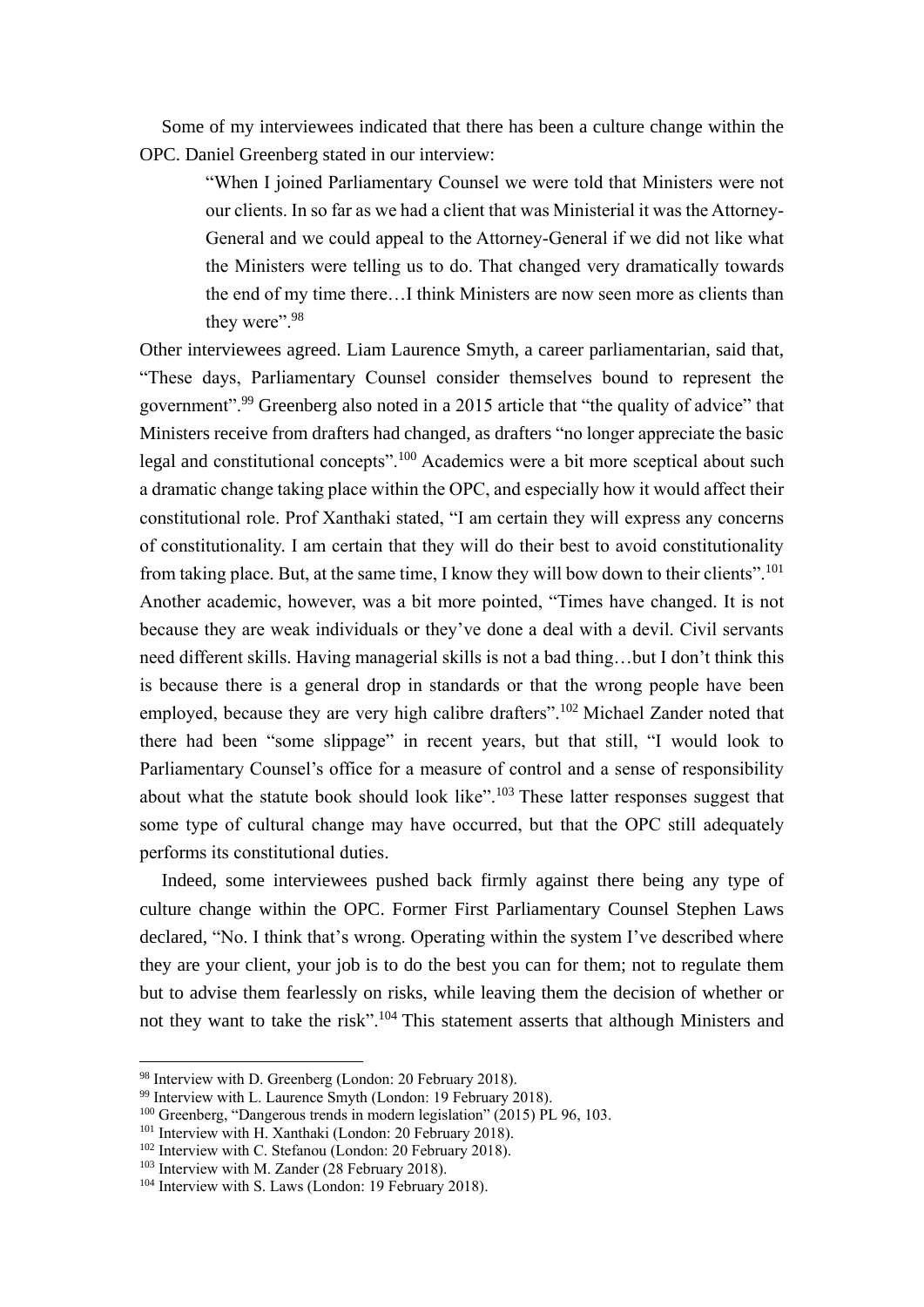departmental lawyers are viewed as "clients", drafters have a duty to advise them "fearlessly" in terms of risks. As has been indicated by others above, this "fearless" advice—connected to Bowman's point regarding questioning ideas to "destruction" would include concerns centred on constitutionality.

Nevertheless, even slight changes within the OPC on presentational statutory matters could affect other constitutional actors, such as those working in the Commons Public Bill Office. Any change within the OPC that diminishes that first check on the constitutionality of legislation would be highly significant, as it may even lend more credence to those who attempt to diminish the value of legislation, and Parliament's influence on it, and reinforce those who label the UK an "elective dictatorship". Ultimately, if there has been a culture change within the OPC, then such a change is something legal scholars should be paying attention to, and which is just as significant—or perhaps even more so—than blockbuster cases such as *Miller*.

### **5. CONCLUSION**

The implications for this paper, whilst argued from a public law perspective, certainly go beyond merely the constitutionality of legislation. The constitutional actors featured above impact every type of law, from contract to commercial, from family to criminal. No doubt this has been noticed by some writers.<sup>105</sup> As Daniel Greenberg noted in our interview, "The reality is that people that draft legislation have an unbelievable amount of power"; they could "undermine judicial independence", "disguise retrospective legislation", or "break lots of constitutional and fundamental legal principles" if they wanted to, and perhaps even do so with little notice.<sup>106</sup> But not all drafting errors, even significant ones, are going to be brought to the attention of the courts. And even if they do receive court attention, the judiciary lacks the power to change them: they can critique and interpret, but not compose, legislation. Thus, preserving our respect for law largely begins with these front-end constitutional actors.

Although these "forgotten" constitutional actors do not provide the high-stakes drama that many blockbuster legal cases provide, they are integral to the success of our legal and constitutional system. Our current conversations about upholding constitutionality seem a bit oversimplified: democracy versus rule of law actually has much more nuance. Front-end constitutional guardians such as the OPC and House Authorities also serve invaluable constitutional functions. The OPC is rightly

<sup>105</sup> P. Sales, "The Contribution of Legislative Drafting to the Rule of Law" (2018) 77(3) C.L.J. 630; R. Mulheron, "Legislating Dangerously: Bad Samaritans, Good Society, and the Heroism Act 2015" (2017) 80(1) *Modern Law Review* 88.

<sup>&</sup>lt;sup>106</sup> Interview with D. Greenberg (London: 20 February 2018). Mr Greenberg further noted, "On a very, very good day, maybe as much as 1% of what you draft will be considered carefully by anybody else".